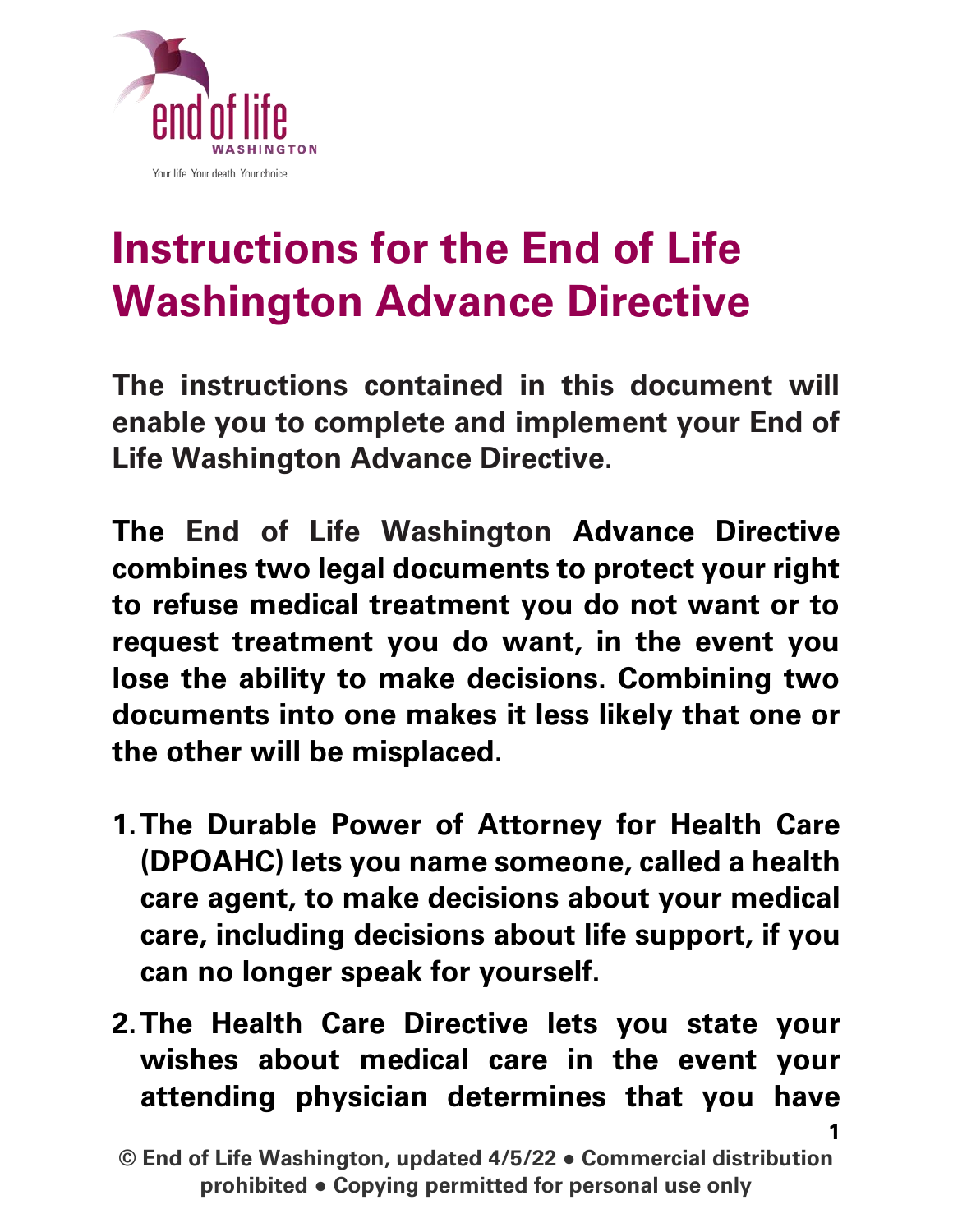developed a terminal or hopeless condition and can no longer make your own medical decisions. The Health Care Directive also applies to conditions of persistent unconsciousness, irreversible coma, and persistent vegetative state. Another doctor must then agree with your attending physician's opinion.

The End of Life Washington Advance Directive was created to comply with Washington State law. It may not be honored in all states. For more detailed information about the DPOAHC and the Health Care Directive, refer to our About Advance Directives information sheet, located in the Document Library under Advance Directives on our website at [www.endoflifewa.org.](http://www.endoflifewa.org/)

#### **PREPARING YOUR END OF LIFE WASHINGTON ADVANCE DIRECTIVE**

• Consider filling out the Values Worksheet to help you gather your thoughts and clarify your values about end-of-life choices. If you feel it helps explain your beliefs about your end-of-life wishes, you can attach it to your advance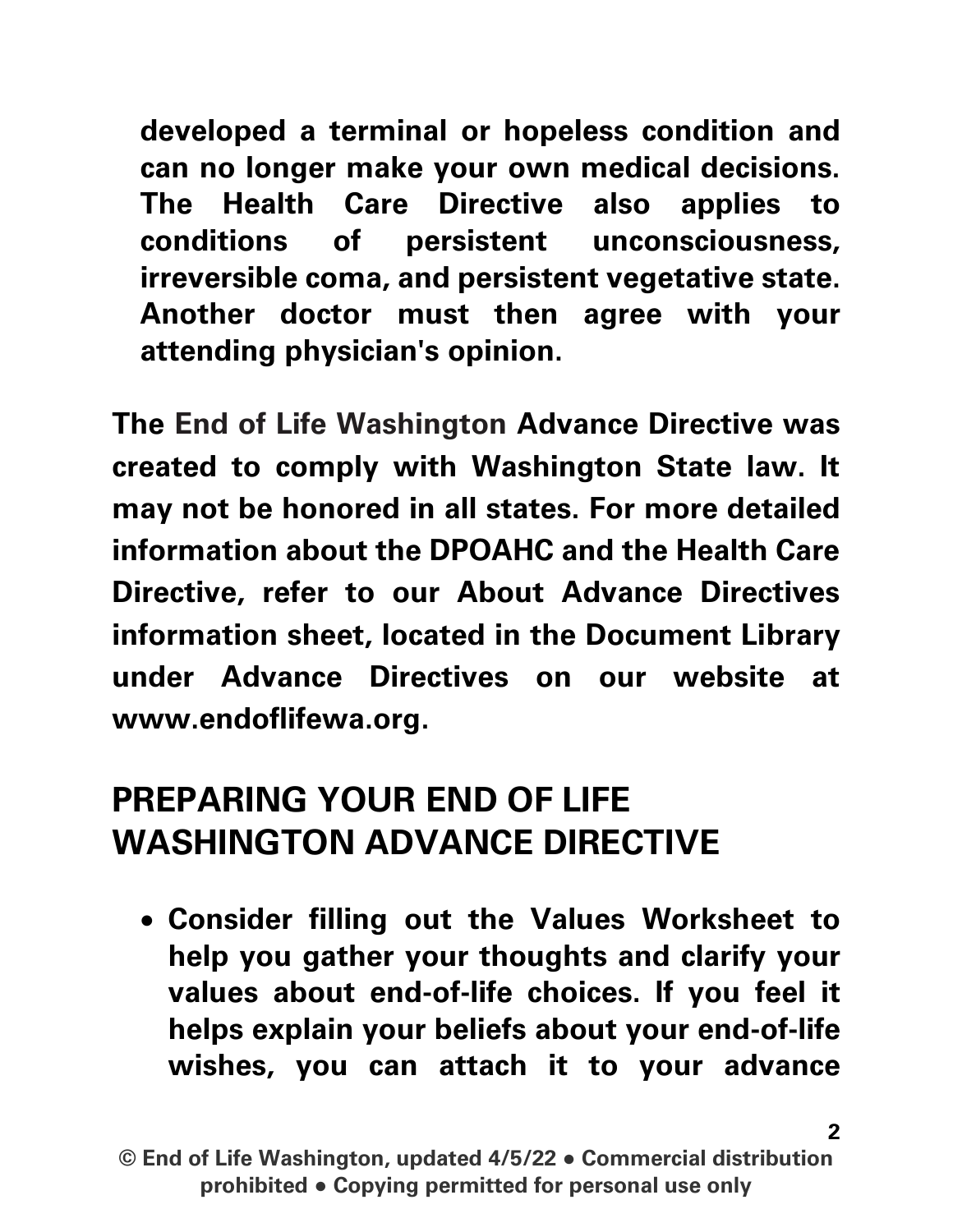directive. Or, you can create your own values statement that speaks to a specific scenario of concern to you.

- Read the instructions in their entirety before completing your advance directive.
- Photocopy the advance directive before you start so that you have an original if you need to start over.
- Be sure the person you appoint as your health care agent understands your wishes and agrees to honor them.
- This is your document. When completed, it should express your wishes. Cross out sections or words with which you don't agree.

Your Advance Directive takes effect if you are unable to make your own health care decisions. This may be due to unconsciousness, heavy pain medications or some form of dementia that renders you unable to make rational decisions. Remember: when you able to make your own medical decisions, you should do so even if they are different from what you document in this directive.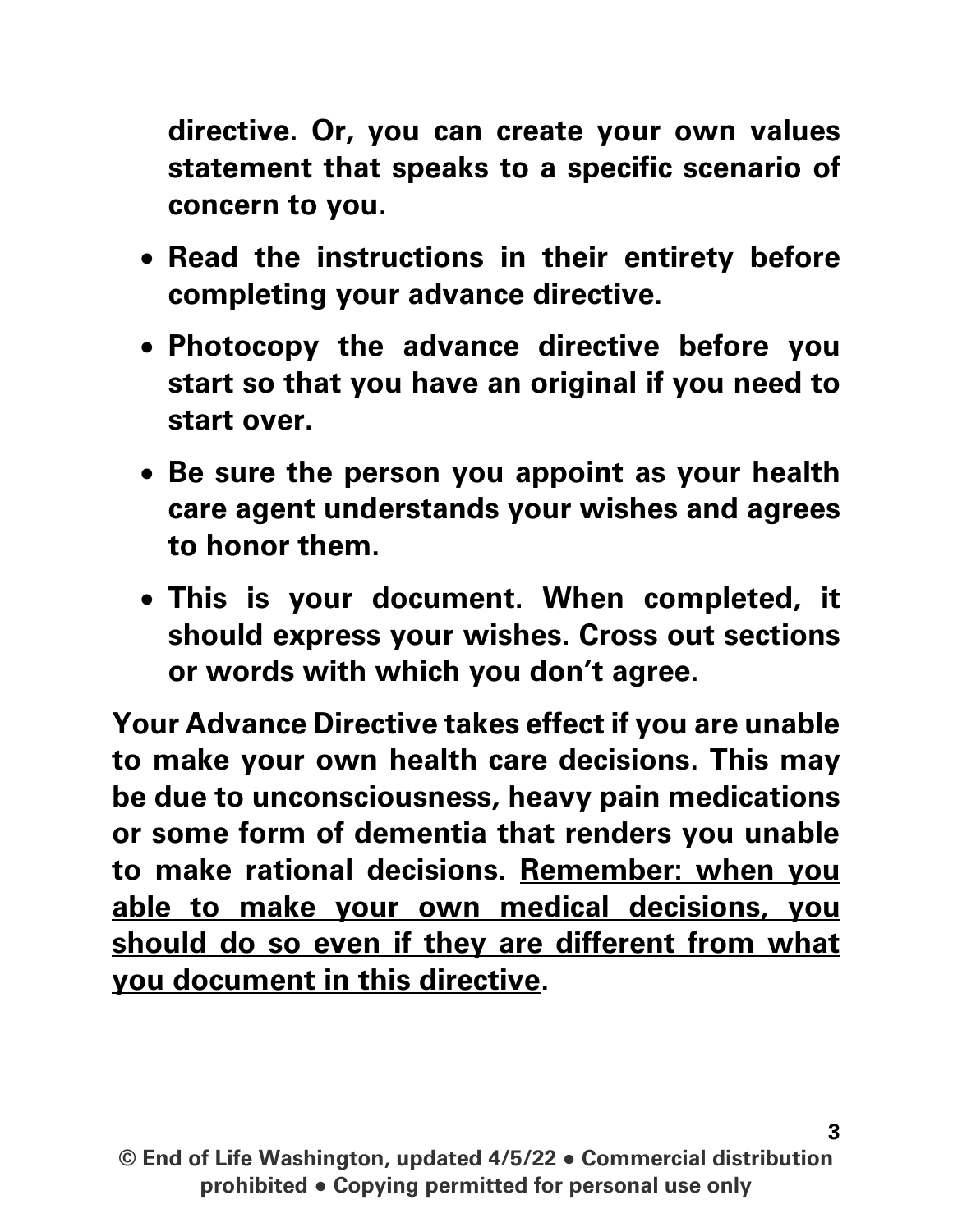The numbers below correspond to the sections on your End of Life Washington Advance Directive form.

### **1.MY HEALTH CARE AGENT**

The person you name to be your health care agent:

- Must be at least 18 years old and mentally competent.
- May be a family member, a close friend, or a competent adult whom you trust to make serious decisions.
- Should clearly understand your wishes and be willing to accept the responsibility of making medical decisions for you.
- Should be someone who can be assertive in the event that caregivers, family members, or health care providers challenge your wishes.
- Does not have to be your spouse, partner, or a member of your biological family.
- Need not live in Washington but would need to be readily available in a medical emergency.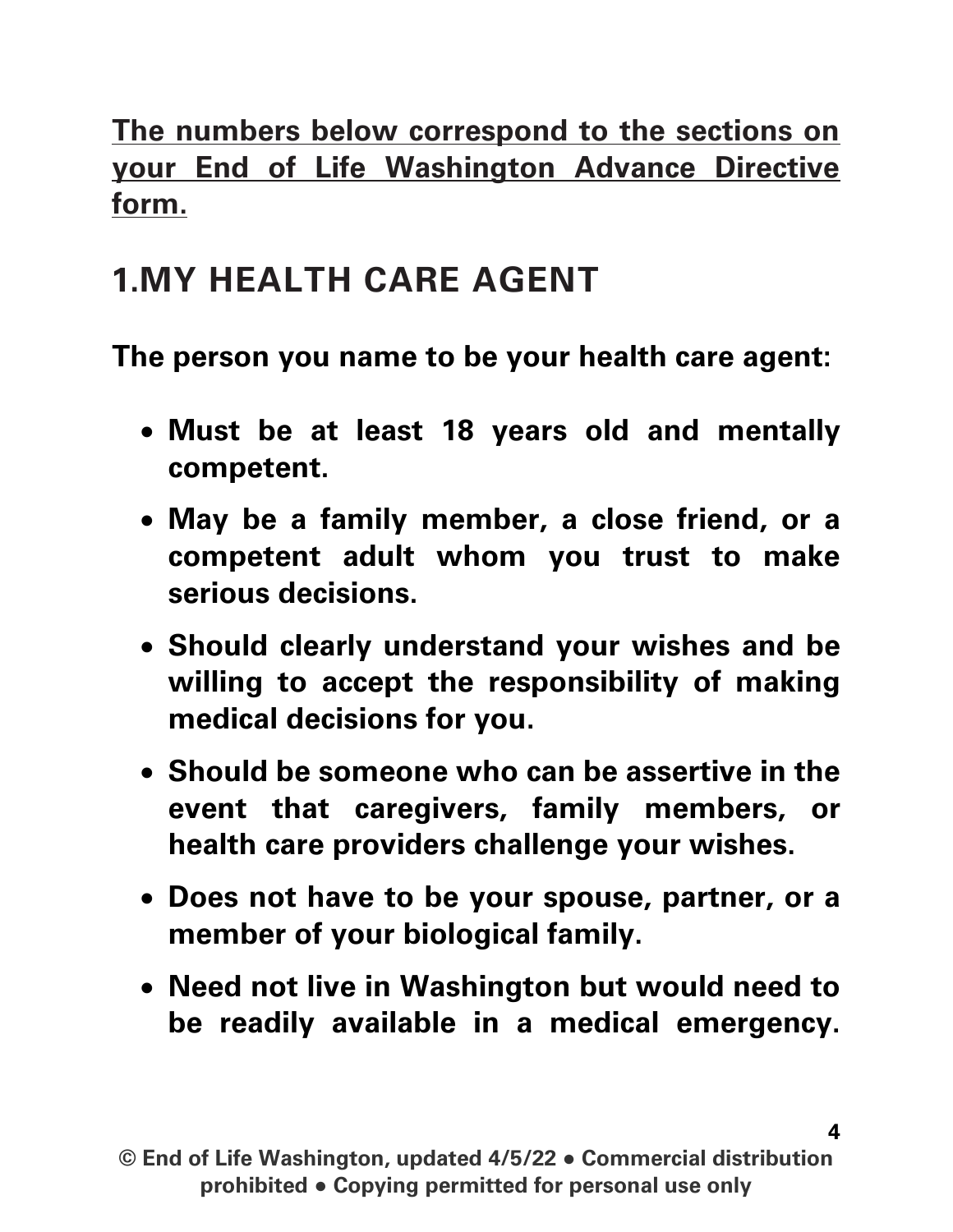The person you appoint as your health care agent cannot be:

- Your doctor or an employee of your doctor.
- An owner, operator, administrator, or employee of a health care facility in which you are a patient at the time you sign your advance directive.

However, if one of the individuals listed above (your doctor, an employee of your doctor, etc.) is also your spouse, adult child, or sibling, you may appoint that individual to be your health care agent. In the event that your agent is unable to make decisions on your behalf, you may also name an alternate agent.

Note: The only changes you can make to this document, once it is complete, relate to changes in contact information. Designating a new or different healthcare agent necessitates the creation of a new document.

5 Designating a health care agent is highly recommended. If you do not designate a health care agent, Washington State law authorizes the following people, in order of priority, to make health care decisions for you. When there is more than one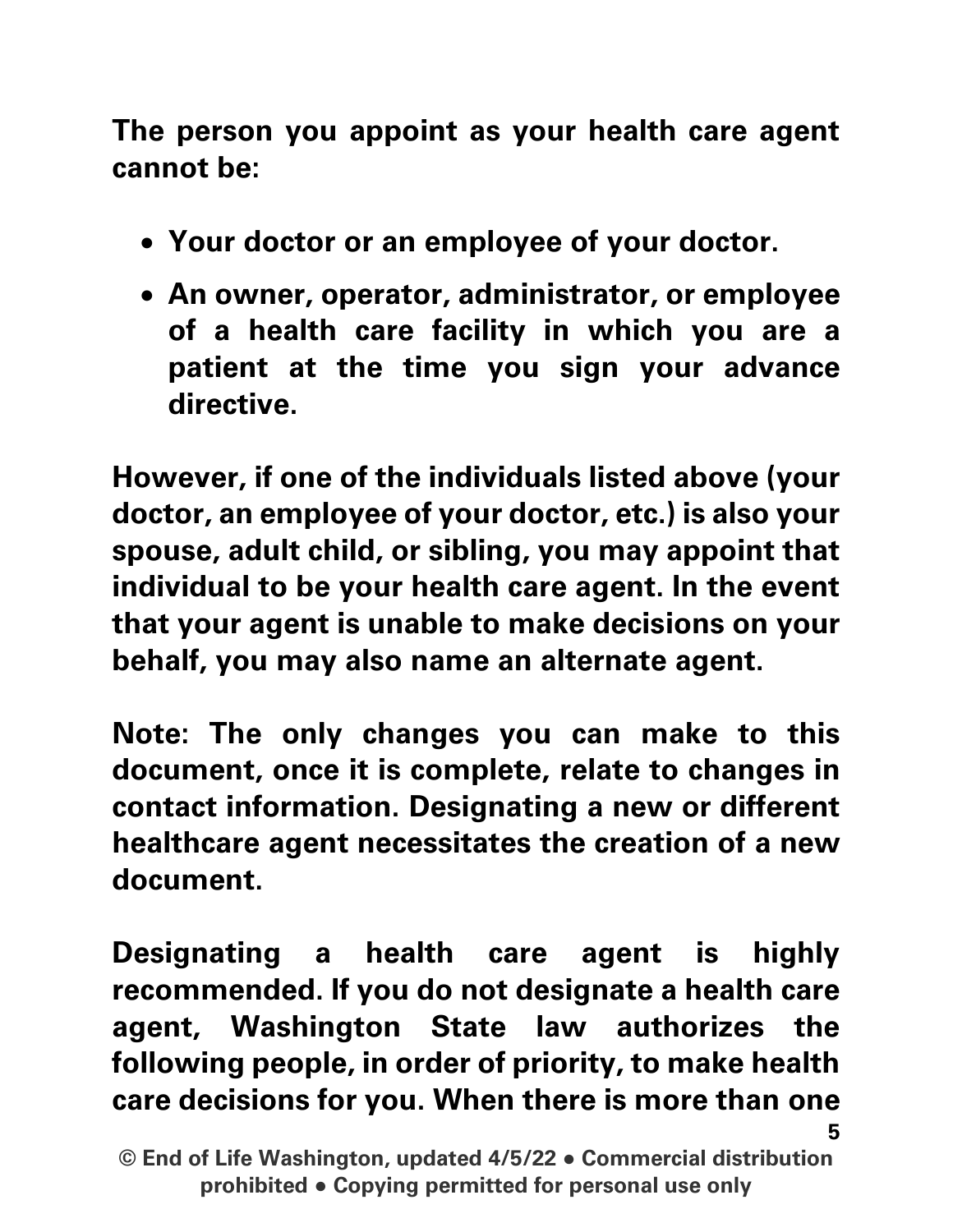person given authority, such as your children, parents, or siblings, all must agree.

- A guardian with health decision-making authority, if one has been appointed by a court.
- Your spouse or registered domestic partner.
- Your adult children.
- Your parents.
- Your adult siblings.

If you choose not to name a health care agent in section 1, cross out that section and go on to section 2.

#### **2. THE AUTHORITY I GIVE MY AGENT**

This section identifies the authorities you give to your Health Care Agent. If there is a particular authority you do not wish your Health Care Agent to assume, cross it out and initial the change.

A statement in this section refers to the *Physician* Orders for Life-Sustaining Treatment (POLST) form, a relatively new form requiring a physician's signature to be valid. The POLST form is intended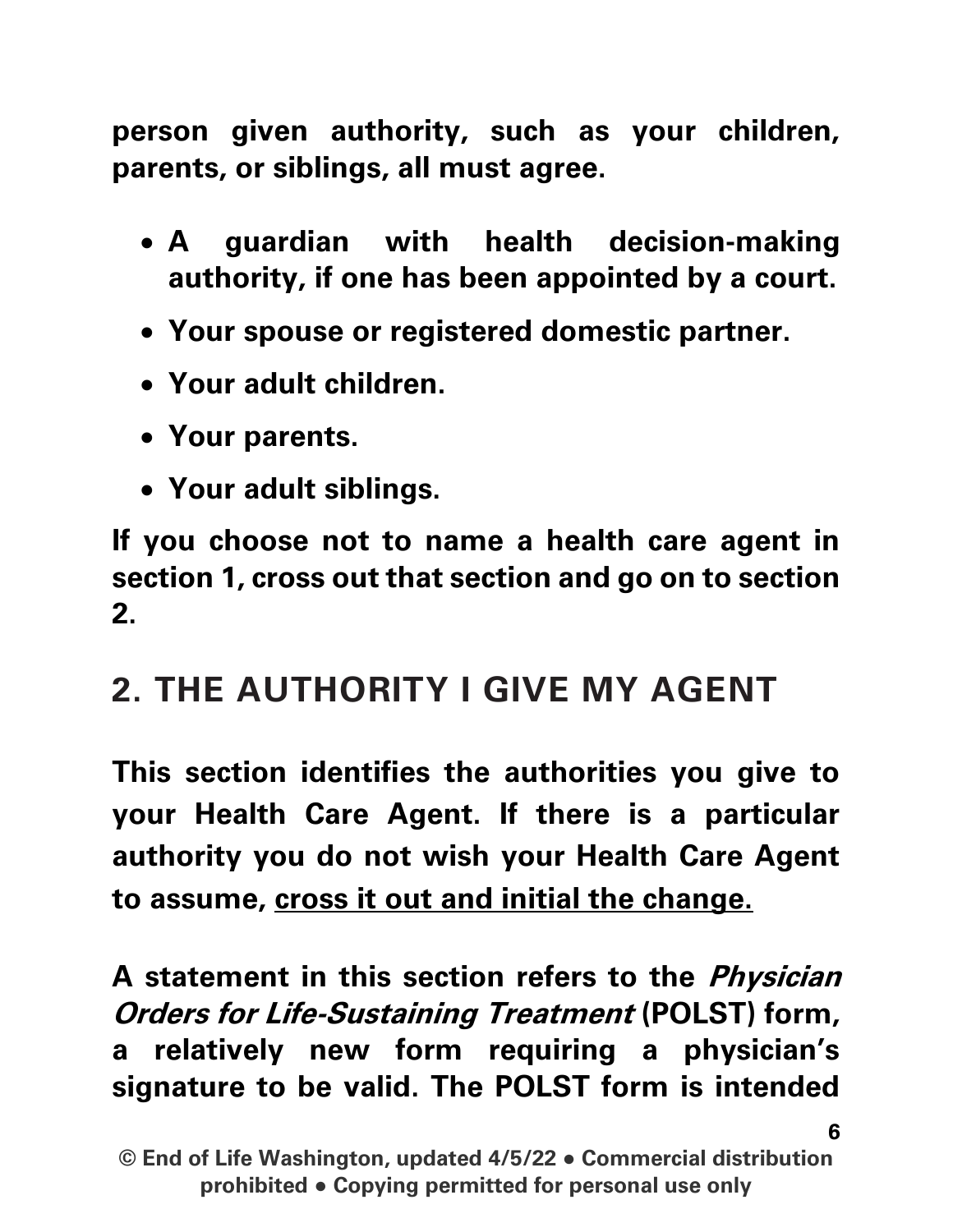for any adult, 18 years of age or older, with serious health conditions. The form translates your wishes regarding life-sustaining treatments into a physician's orders. While the POLST program specifically permits your health care agent to fill out a POLST form for you, some physicians may be reluctant to sign when someone other than the patient is requesting it. Granting specific authority to your health care agent to complete a POLST form on your behalf may alleviate a physician's concern.

#### **3. WHY I AM MAKING THIS DOCUMENT**

This section is especially important when no health care agent is named in section 1. For those who do name a health care agent, it provides guidance if a situation not covered by the End of Life Washington Advance Directive should occur. It allows you to attach an additional statement that describes and reinforces values expressed in your document. However, no additional statement to section 3 is necessary or required. You may want to write in more specific terms about what you want your dying to be like. This statement might include relevant medical history involving you or close family and friends and deeply held religious, spiritual, and philosophical beliefs.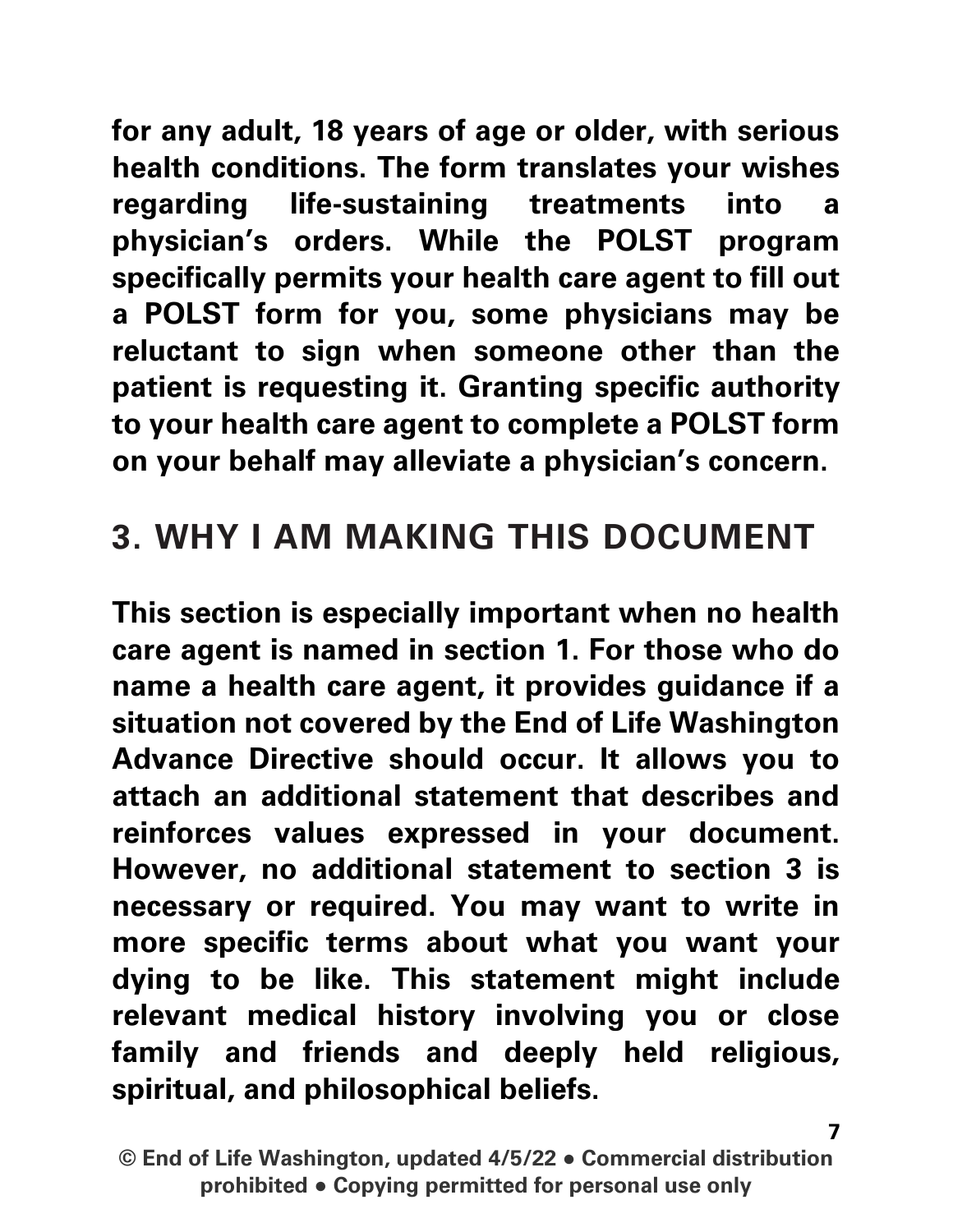If you feel that a certain family member will not honor your wishes or might challenge decisions by your health care agent(s), you may include information here directing physicians and the courts to disregard his or her demands. If you are a younger, non-terminally-ill adult who wants to refuse all forms of life-sustaining treatment because your current medical condition is causing you to experience an unacceptable quality of life, you should explain this here.

## **4. WHEN I DO NOT WANT LIFE-SUSTAINING TREATMENT**

Qualities of life I consider worse than death. Initialed items indicate you would not want anything done to prolong your life including life-sustaining treatment if such a life-threatening event should occur.

(a) Unconsciousness or coma resulting in the permanent inability to think and communicate:

8 Another doctor must agree with your attending physician's opinion that the condition is probably permanent. Heart attack, stroke, head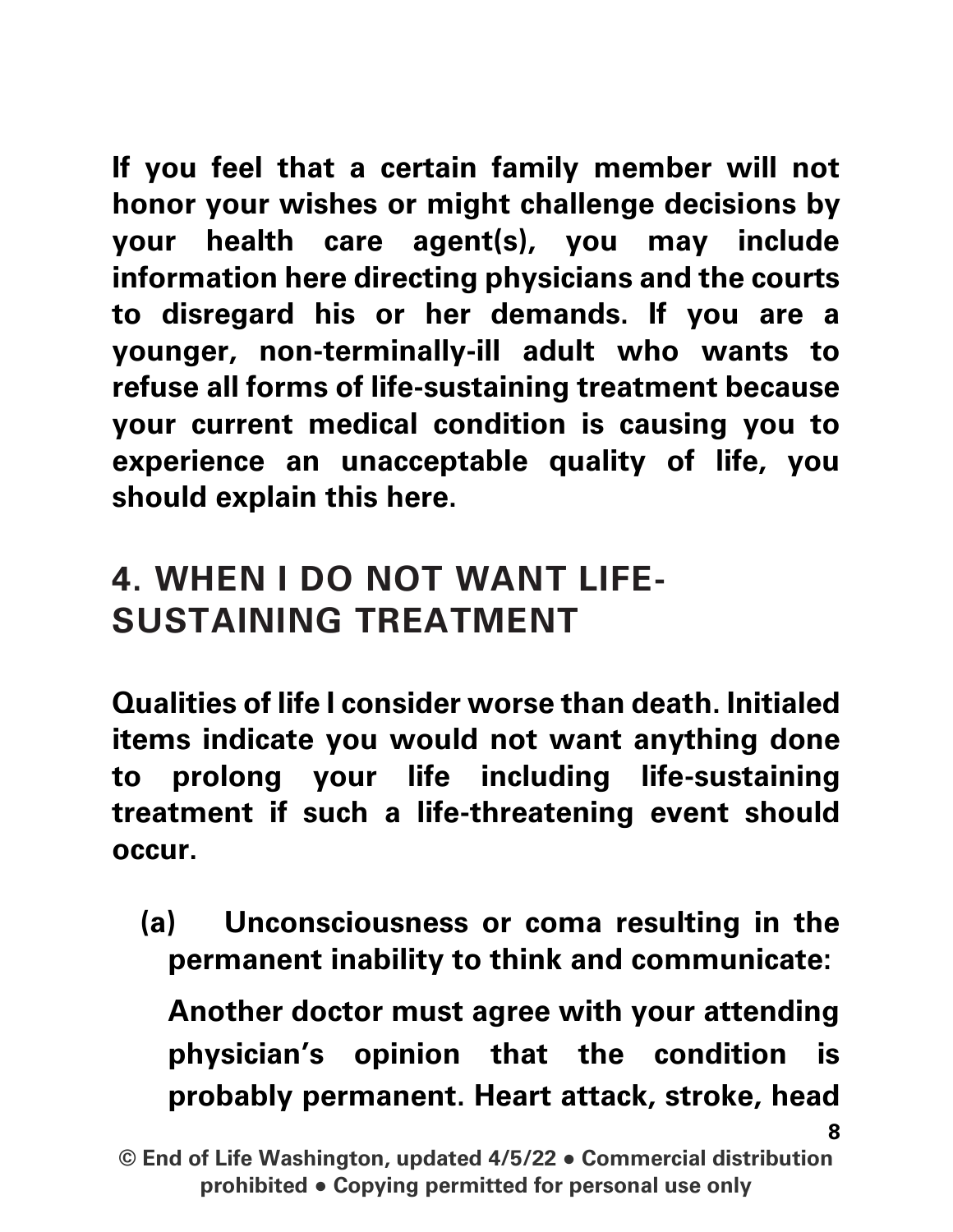injury, drug overdose, and other conditions can all result in unconsciousness that may later be diagnosed as chronic coma or Persistent Vegetative State (PVS). A majority of comatose adults who do not show clear signs of recovery within a few weeks (usually between two and four) are unlikely to recover; most will either die or enter a PVS.

This provision is included to help avoid a situation in which life-sustaining treatment during coma or PVS is continued indefinitely because a physician remains uncertain of the prognosis.

(b) Irreversible dementia:

Dementia is irreversible when caused by a degenerative disease or trauma. It might be reversible in some cases when caused by drugs, alcohol, hormone or vitamin imbalances, or depression. If my dementia is deemed irreversible by a qualified physician with the concurrence of another physician, I want to forego life-sustaining treatment.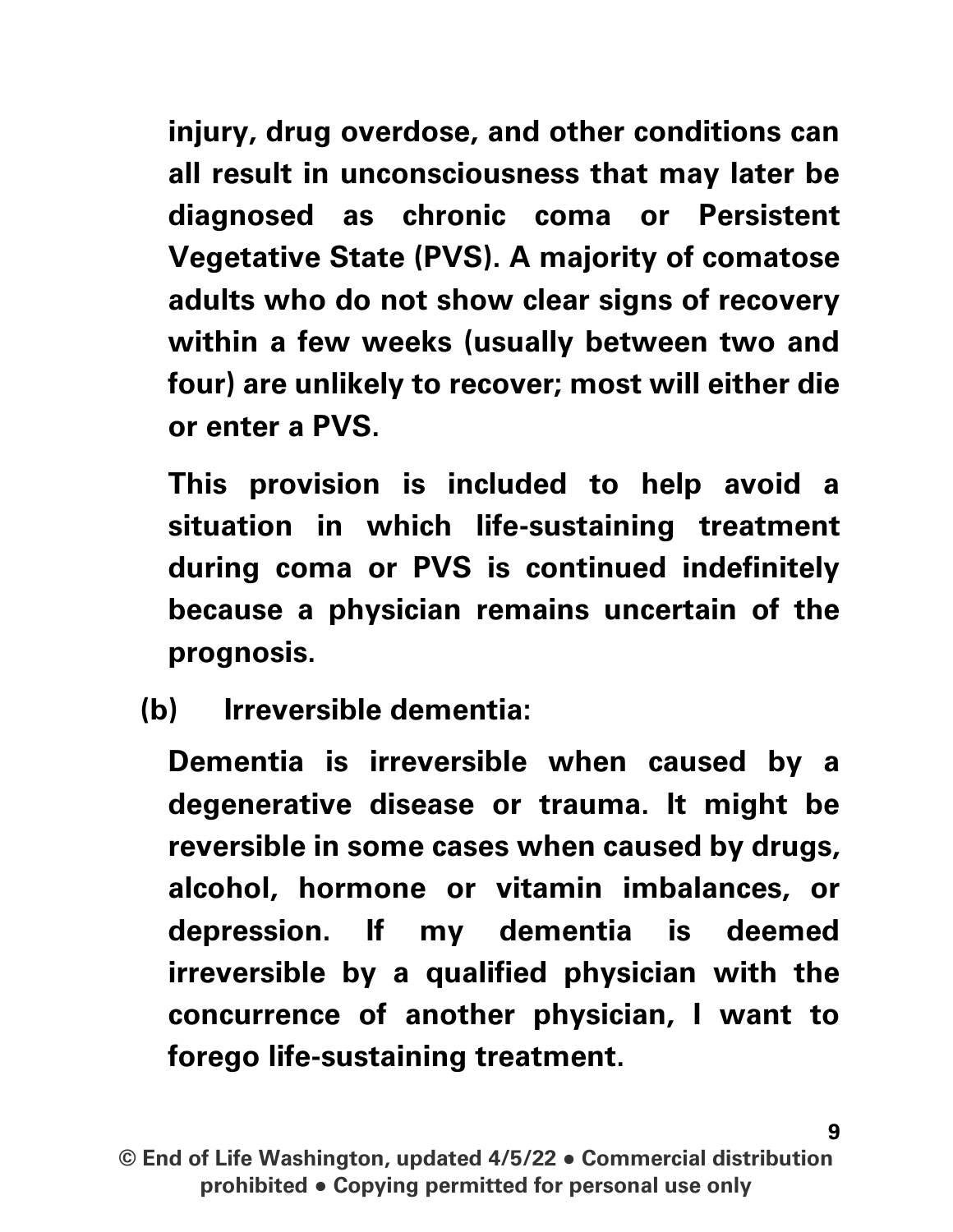(c) Total dependence on others for my care because of physical deterioration, which is probably permanent:

If I am no longer able to turn in bed, take care of personal minimal hygiene (bathing, grooming) or toileting needs, and/or feed myself, I want to forego life-sustaining treatment.

(d) Pain, which probably cannot be eliminated or can be eliminated only by sedating me so heavily that I cannot converse:

If I experience unrelenting, intolerable pain which cannot be alleviated to my satisfaction by pain medication, I want to forego life-sustaining treatment.

(e) Other circumstances in which I would not want life-sustaining treatment:

Your experience may enable you to identify circumstances, in addition to or instead of those in 4(a) through 4(e) that would mean an unacceptable quality of life for you. You may use this space to state, in your own words, any outcomes or conditions you consider "worse than death." People with a terminal diagnosis or

10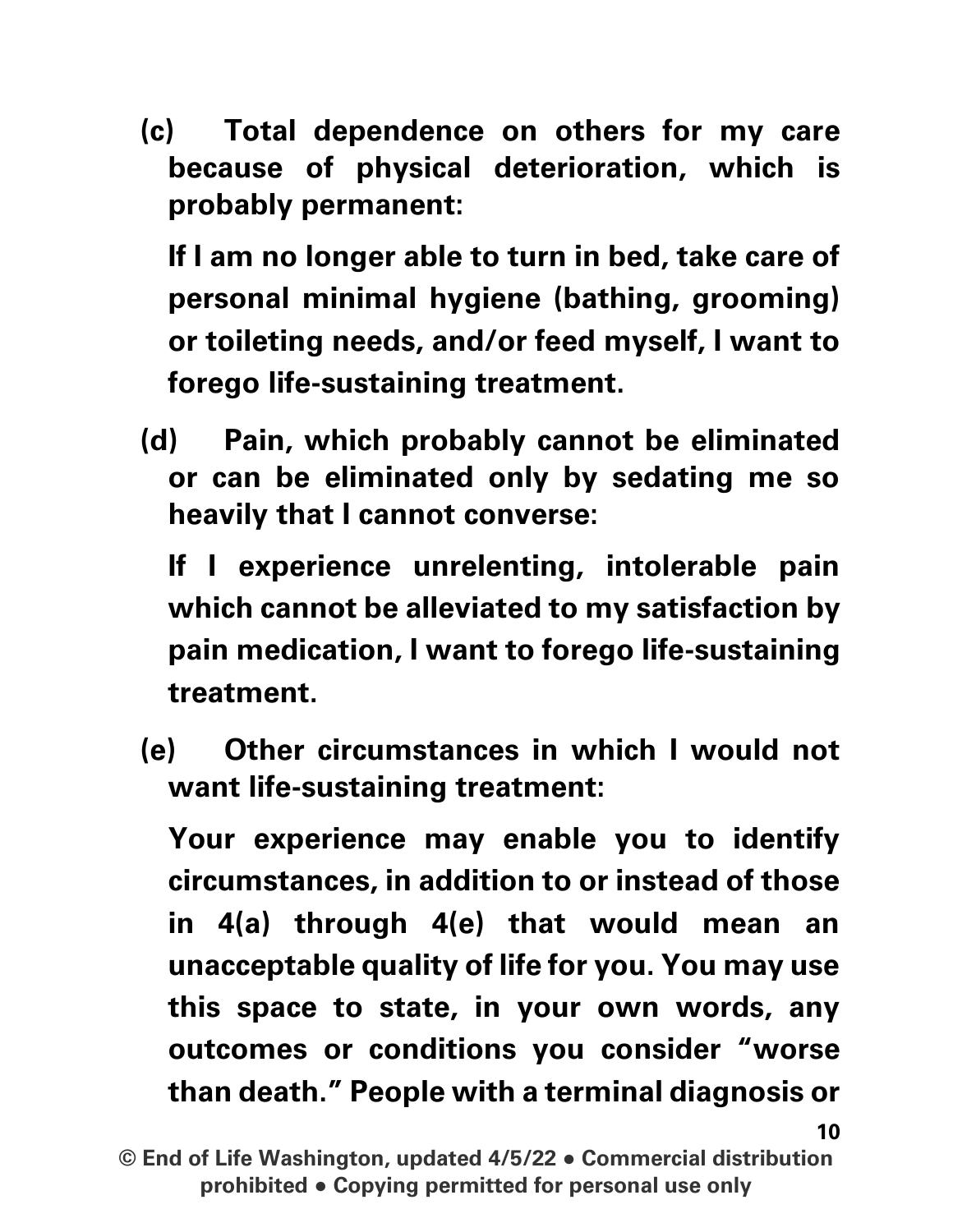potentially life-threatening, chronic conditions are encouraged to discuss with their physicians any specific instructions relating to their conditions that they want to include here. This section is optional. If this space is not sufficient, write: "See attached page." Any attached page should be signed, witnessed, and notarized.

#### **5. WHEN I MAY WANT TEMPORARY LIFE-SUSTAINING TREATMENT**

Sometimes it is hard for physicians to know if using life-sustaining treatment for a short period of times will enable a patient to recover. Some people want their physician to try such treatments if there is a good chance of recovery. Others would not want life-sustaining treatment begun, because they fear once treatment has started it might be difficult to get it stopped.

If you want temporary use of life-sustaining treatment when your physician believes it would restore an acceptable quality of life, you can place an approximate time limit on such attempts. It can be very difficult for physicians and health care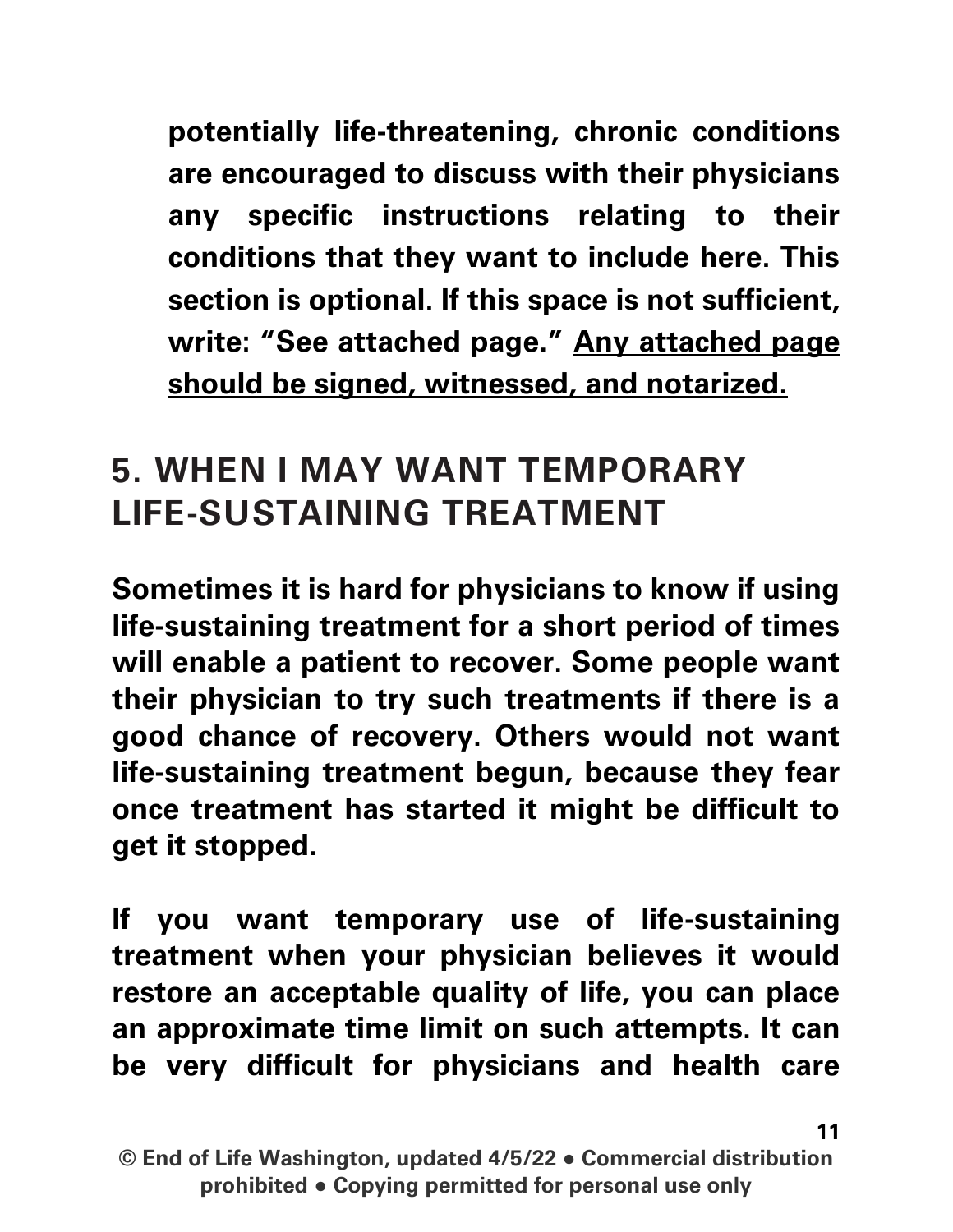agents to give up trying when they know it means a patient will soon die. If you want to temporarily receive life-sustaining treatment you should indicate a time limit for receiving that treatment in the first option, or choose the second option if you want your Health Care Agent - in consultation with the doctor – to determine the length of treatment if it is not producing the hoped-for improvement.

#### **6. LIFE-SUSTAINING TREATMENTS I DO NOT WANT**

Physicians may be reluctant to forgo life-sustaining treatment they believe will keep a patient alive, unless they know a patient has indicated otherwise. This section identifies life-sustaining procedures you would not want started or continued. It also applies to the conditions you have initialed and documented in Section 4. Initial any treatments you do not want. Treatments you do not initial might be used, but this does not mean they will be used. Patients or their families have no legal right to require treatments that, according to their physicians, are of no medical value to the patient.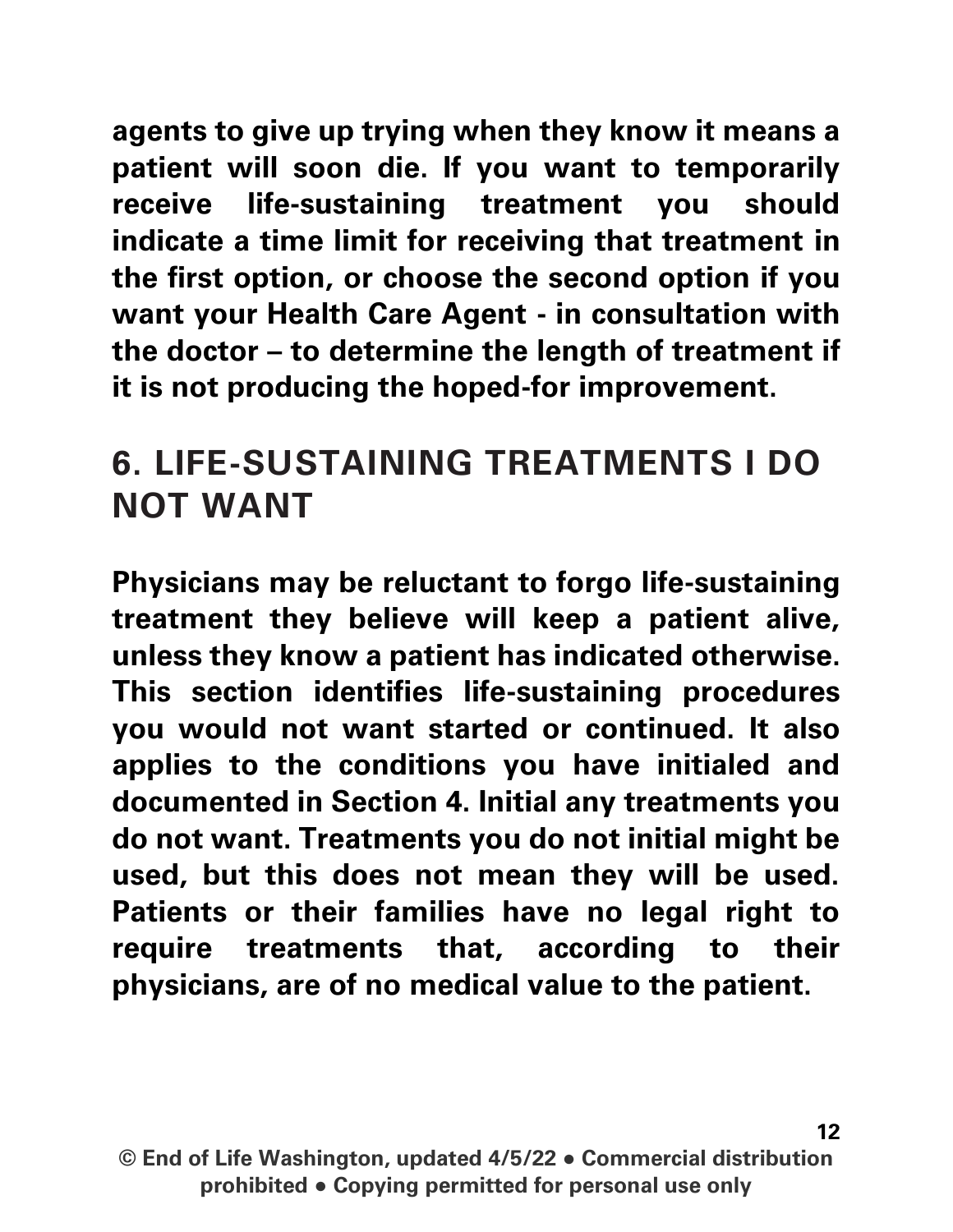#### **7. MY WISHES CONCERNING COMFORT CARE AND PAIN MEDICATION**

This section has been added because some health care providers do not do a good job managing pain. The administration of high levels of pain medication can decrease breathing to the point of hastening death. Decreased breathing in such circumstances does not cause suffering because the medication produces heavy sedation. Drug dependency in a dying person (whose condition warrants high levels of medication to control pain) is neither an ethical nor legal concern. Developing a tolerance to pain medication is not addiction. Do not leave this section blank; initial yes or no.

#### **8. REGARDING A HEALTH CARE INSTITUTION REFUSING TO HONOR MY WISHES**

Catholic or other religiously affiliated health care providers adhere to certain religious directives or moral teachings and may not honor your advance directive if it conflicts with their institutional values. If you are terminally ill or death is imminent, religiously affiliated providers will usually honor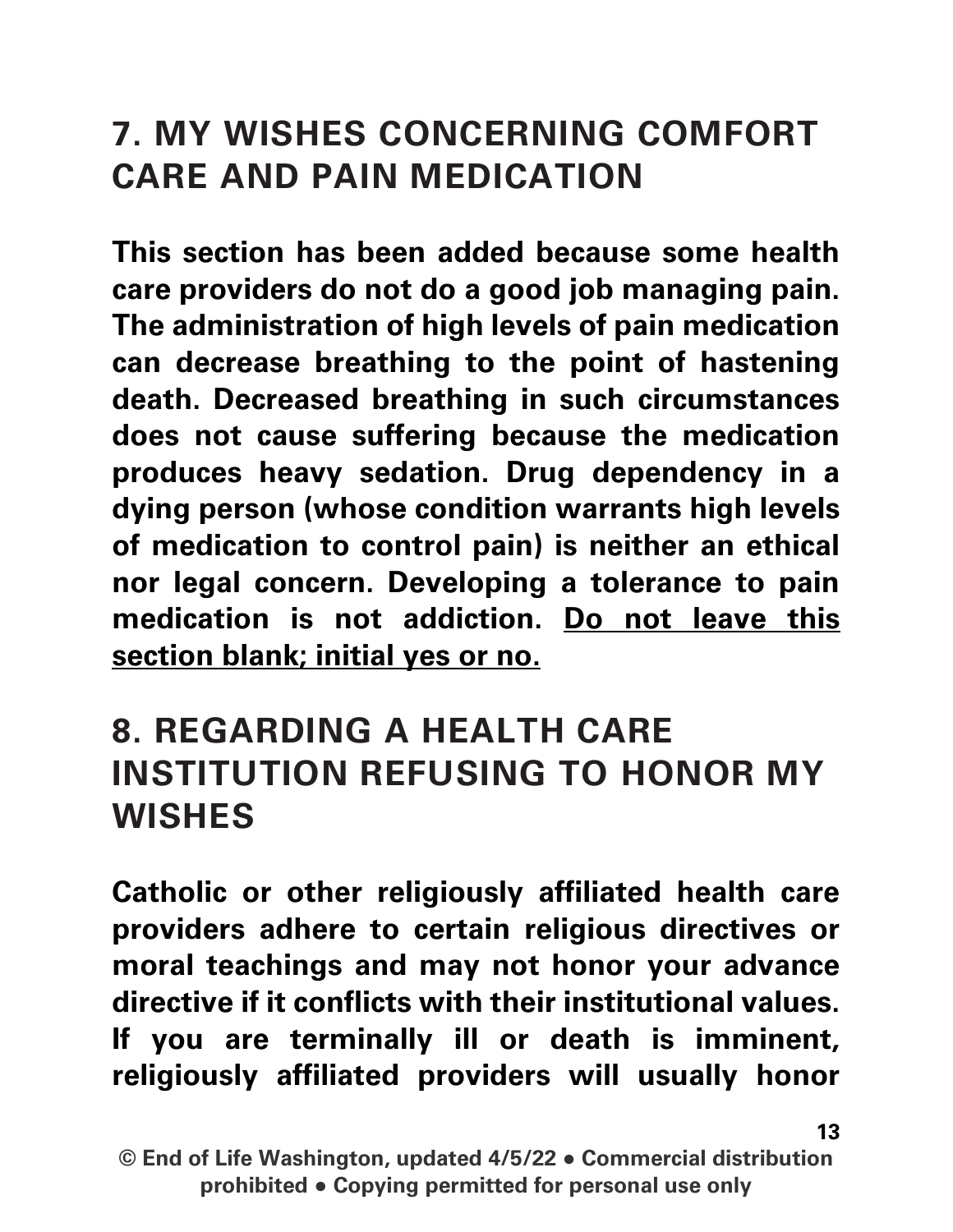your choices to stop or not start life-sustaining treatment. However, in situations involving pregnancy or persistent vegetative state, they may decline to honor your wishes. Moving to a different facility is sometimes the best option.

## **9. MY WISHES CONCERNING OTHER MATTERS**

Washington law does not explicitly allow health care directives to remain in effect after death. This section states your intention that the document remain in effect to carry out any procedure you request or consent to in section 9.

Do not leave any of these blank; initial yes or no:

(a) I consent to medical treatments that are experimental.

A physician might offer a new test or procedure that could be beneficial, even though its effectiveness or risks are not well-known.

(b) I want to donate organs/tissues.

Your wish to be an organ donor can also be indicated on your driver's license and/or by

<sup>©</sup> End of Life Washington, updated 4/5/22 ● Commercial distribution prohibited ● Copying permitted for personal use only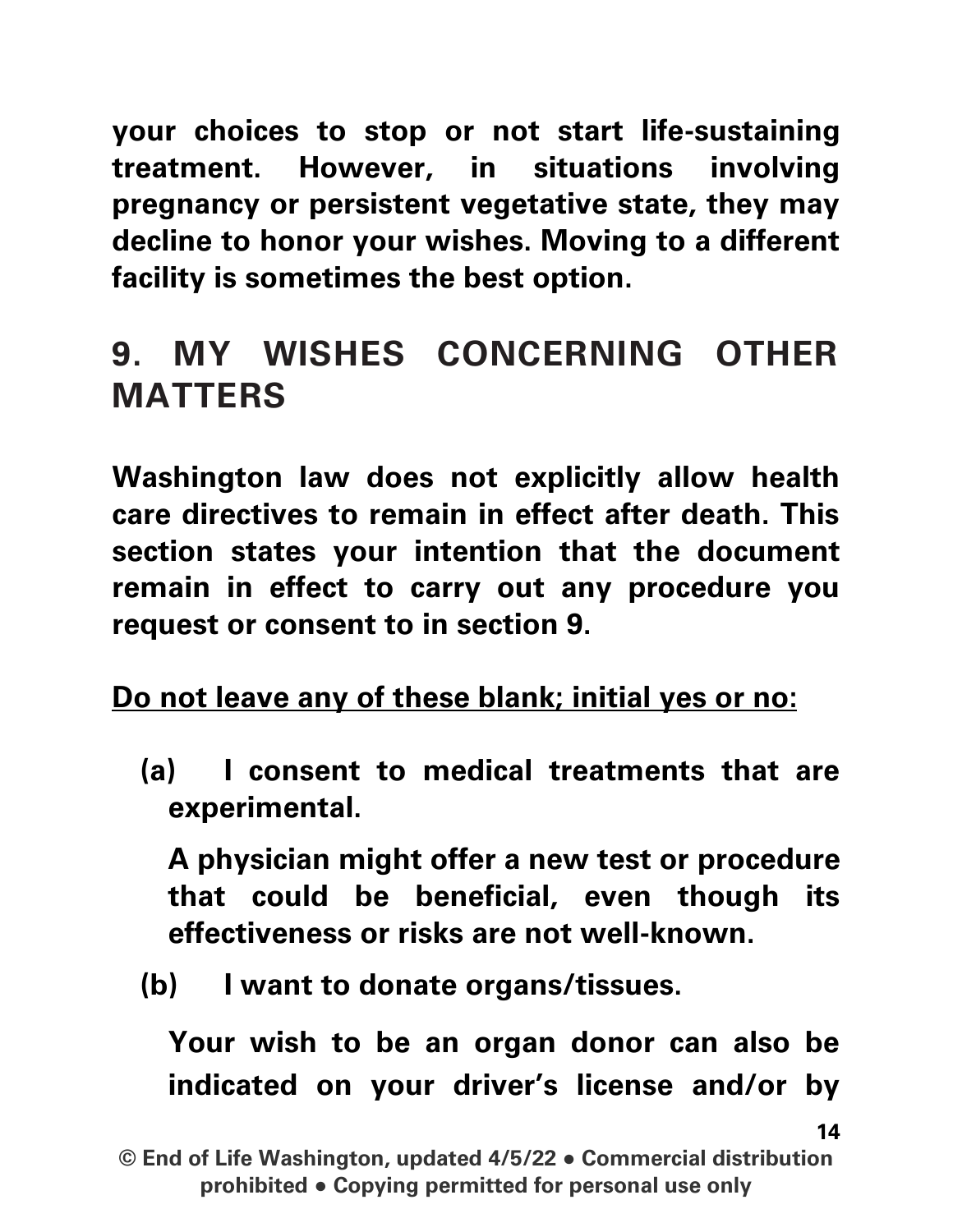completing an organ donor card. Because Washington law does not explicitly give health care agents priority in consenting to organ or tissues donation, it is important that everyone in your immediate family knows about and supports your wishes. Note: the donation of your organs or tissue may not always be possible.

(c) I consent to an autopsy.

After death, physicians sometimes want to do autopsies to obtain information about an injury or disease process that could help them treat other patients. Your refusal of an autopsy may not be honored.

(d) I consent to use of all or part of my body for medical education or research.

If you wish your body to go to a specific medical or research institution, you should make prior arrangements with that institution and with your physician (in addition to initialing YES). Note: your body donation may not be accepted; so be sure to make alternate plans.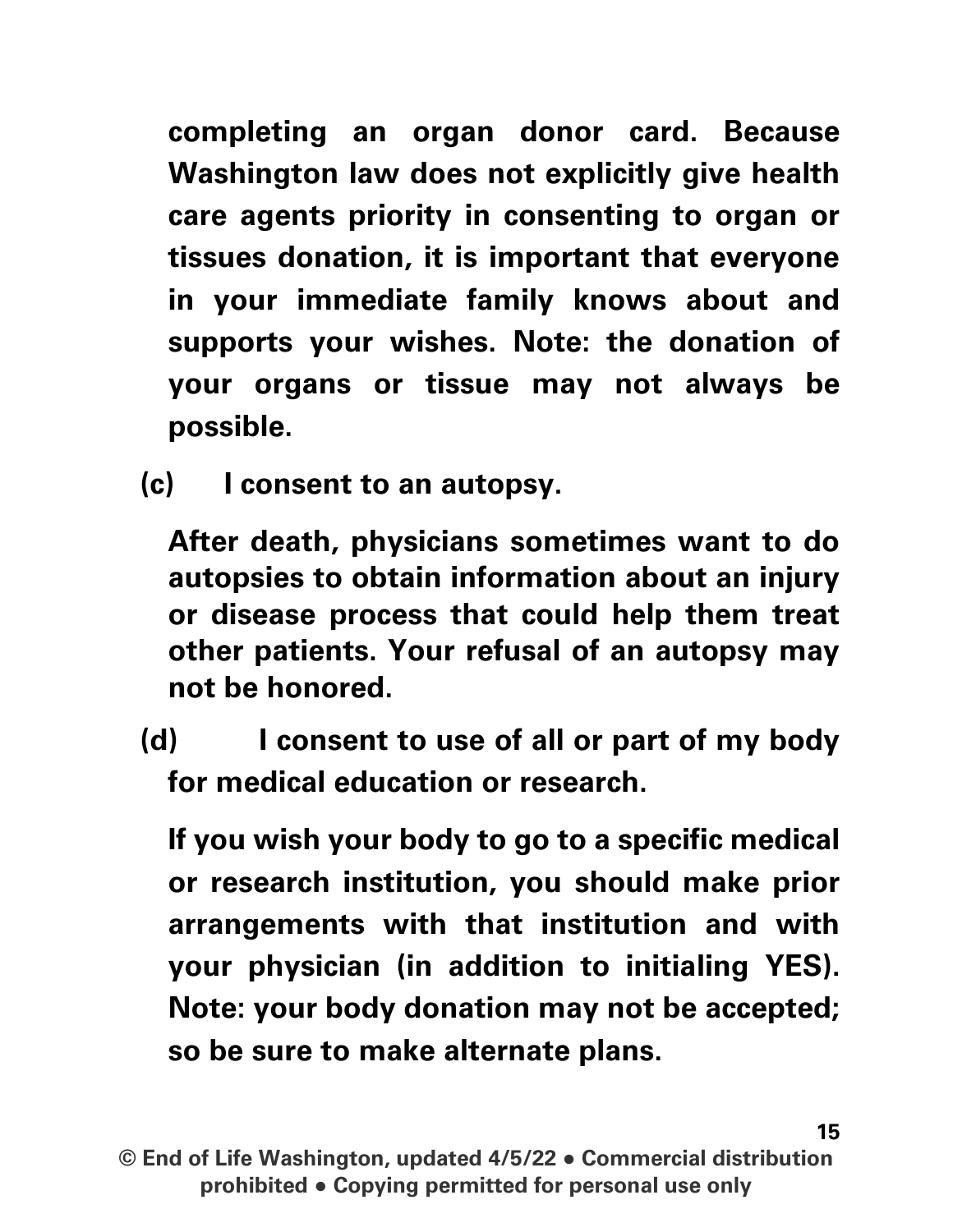(e) I have named the following individual(s) as my designated agent(s) for funeral arrangements:

In 2011, Washington passed a law allowing individuals to name a designated agent to direct funeral arrangements in accordance with your wishes. Naming a designated agent or an alternate agent is not required. If you do not use this section, cross it out. If you have a designated agent, but no alternate, cross out the alternate agent section.

(f) I want my remains to be disposed of as follows:

Often people have particular ideas about what they want (or do not want) done with their bodies after death. You must still make the necessary arrangements so that your instructions can be carried out. If you have left instructions in a property will or have made arrangements with a funeral home, People's Memorial Association, or another organization that assumes responsibility for your body after death, there is no need to complete this part. If you do not use this section, cross it out.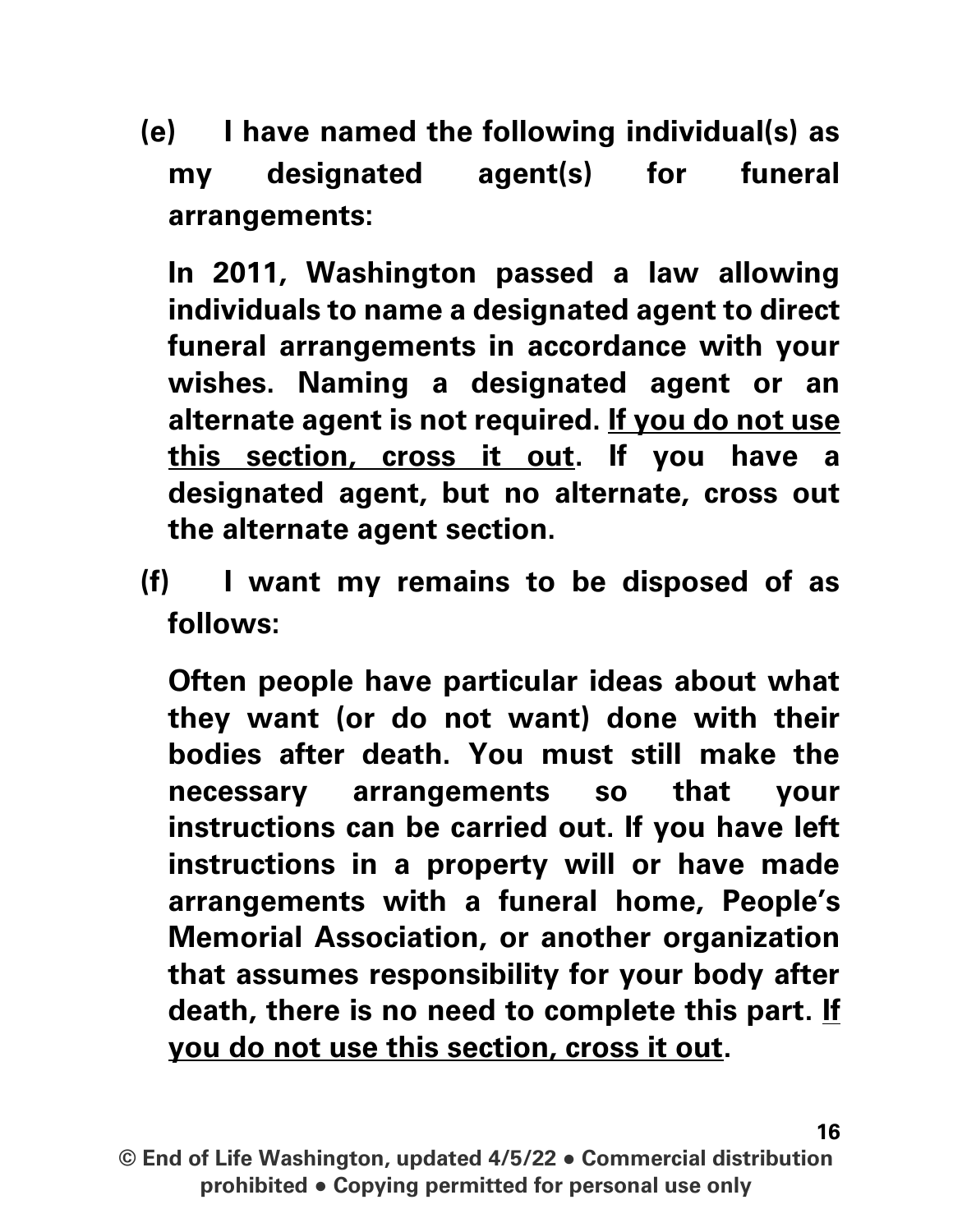#### **10. IF A COURT APPOINTS A GUARDIAN FOR ME**

Unlike many states, Washington law does not direct that a health care agent should be the court's first choice for guardian. It makes sense to request that one of your health care agents serve as your guardian, if such an appointment becomes necessary, because that is the person you trust who could make a decision to end your life. A judge is not required to appoint the person you request, but the court would probably give your wishes serious consideration.

#### **11. HOW THIS DIRECTIVE CAN BE REVOKED OR CANCELED**

You may revoke your End of Life Washington Advance Directive at any time by doing any one of the following:

- Canceling, defacing, obliterating, burning, tearing, or otherwise physically destroying it or having another person destroy it for you in your presence. All copies should be destroyed.
- Executing a written and dated revocation.

© End of Life Washington, updated 4/5/22 ● Commercial distribution prohibited ● Copying permitted for personal use only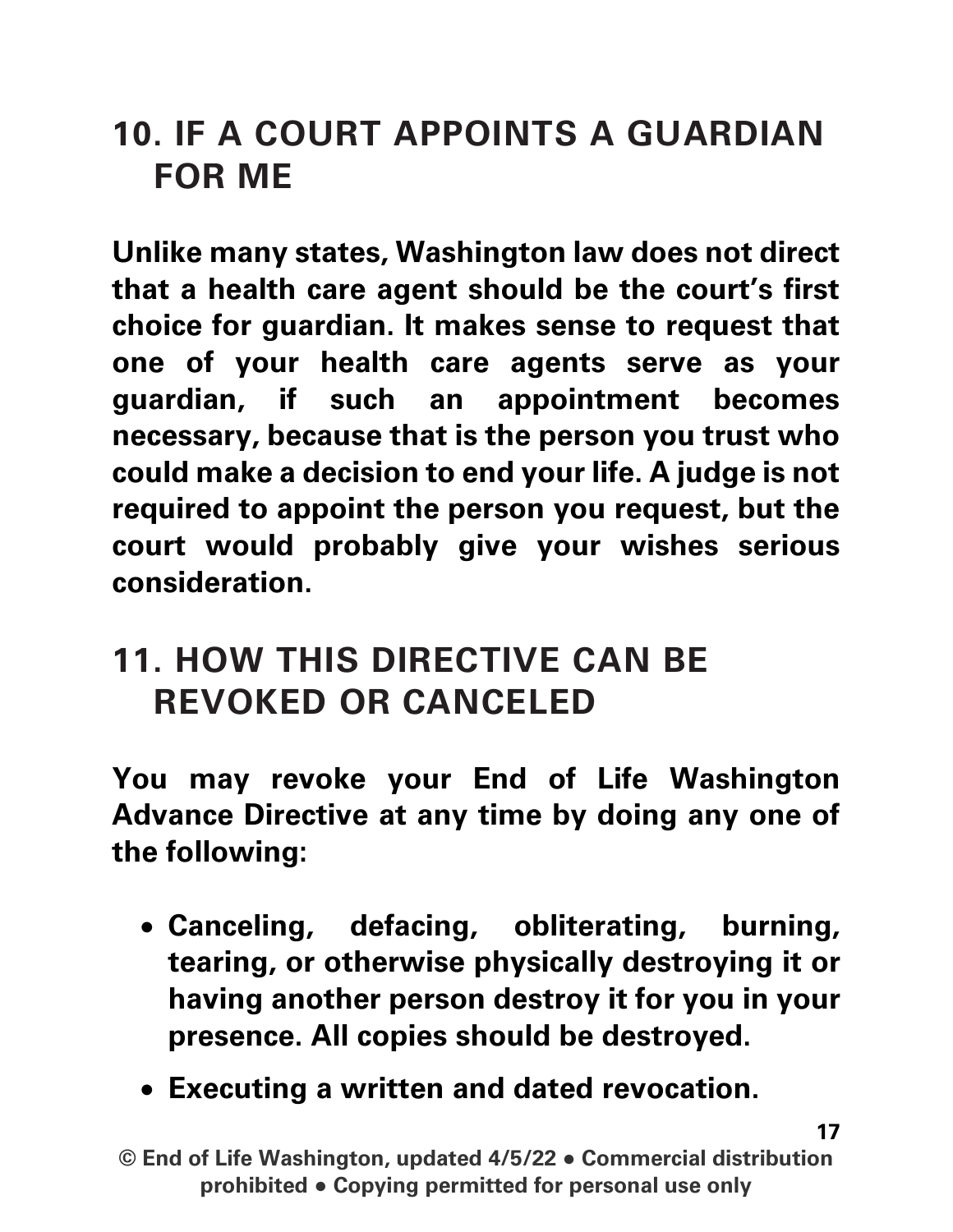• Orally expressing your intent to revoke it.

If you revoke your advance directive, you should notify your health care agent and your health care provider(s) in writing of your intent to revoke. If you are unable to write, you can have someone else write a statement for you explaining that you are unable to write, but want your advance directive revoked.

While Washington law does not permit an incompetent person to execute an advance directive, this is not true for revocation. Incapacity to make decisions sometimes cannot be clearly determined for a very ill patient who can still communicate; this makes it hard to decide if a statement revoking an advance directive is an authentic expression of intent. Therefore, the law allows an incompetent person to revoke his or her advance directive. This section clarifies that statements or actions by you expressing disagreement with a particular decision made by your health care agent does not constitute revocation of the entire document.

#### The Advance Directive with the latest date will always take precedence over one with an older date.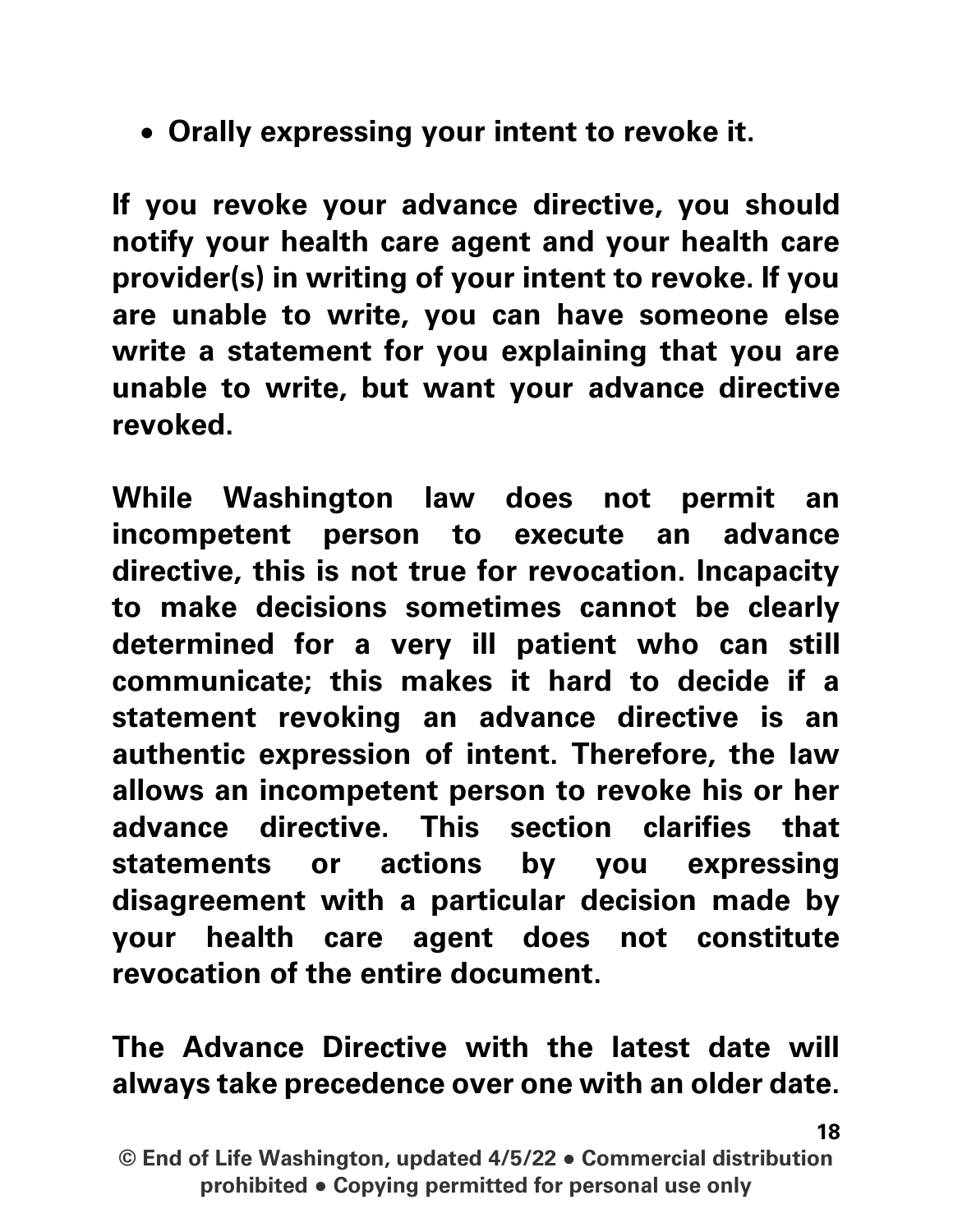## **12. SUMMARY AND SIGNATURE**

Do not sign and date your form until you are in the presence of valid witnesses and – if you are having your document notarized (see below) – a notary.

#### **13. STATEMENT OF WITNESSES**

In order to make your advance directive legally binding, you must sign the document in the presence of two adult witnesses (and a notary, if you elect to have your document notarized). Make sure your witnesses meet the criteria for being a witness.

The two witnesses cannot be:

- Related to you by blood or marriage.
- Entitled to any portion of your estate through the operation of law or through any will or codicil.
- A person who has a claim against your estate.
- Your attending physician or an employee of your attending physician.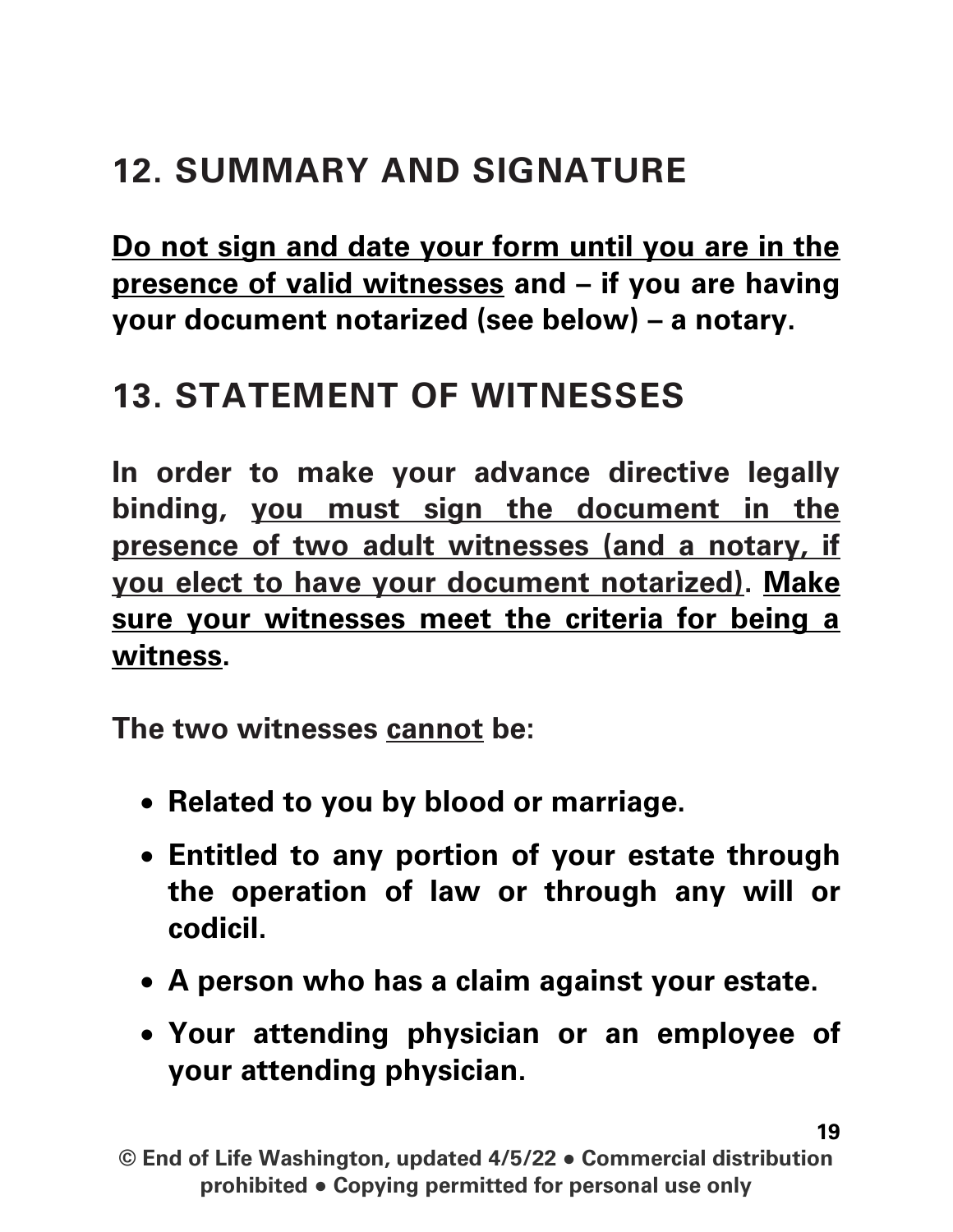- An owner, operator, administrator, or employee of a health care facility in which you are a patient at the time you sign your advance directive.
- Your home care provider or a care provider at an adult family home or long-term care facility where you live.

**About Notarization:** Notaries do not normally affirm anything beyond the identity of the person signing the document before them. While Washington State does not require notarization of this advance directive to make it legal, this form includes a notary statement because we believe that notarization eliminates doubt about the validity of your document in the future. Additionally, some states do require advance directives to be notarized. Notaries can be found at your bank, insurance office, or some office supply stores (call ahead to make sure they will notarize an advance directive and make an appointment. Ask if they can provide witnesses or bring your own witnesses with you). End of Life Washington provides complimentary notarization of advance directives in our Seattlearea office.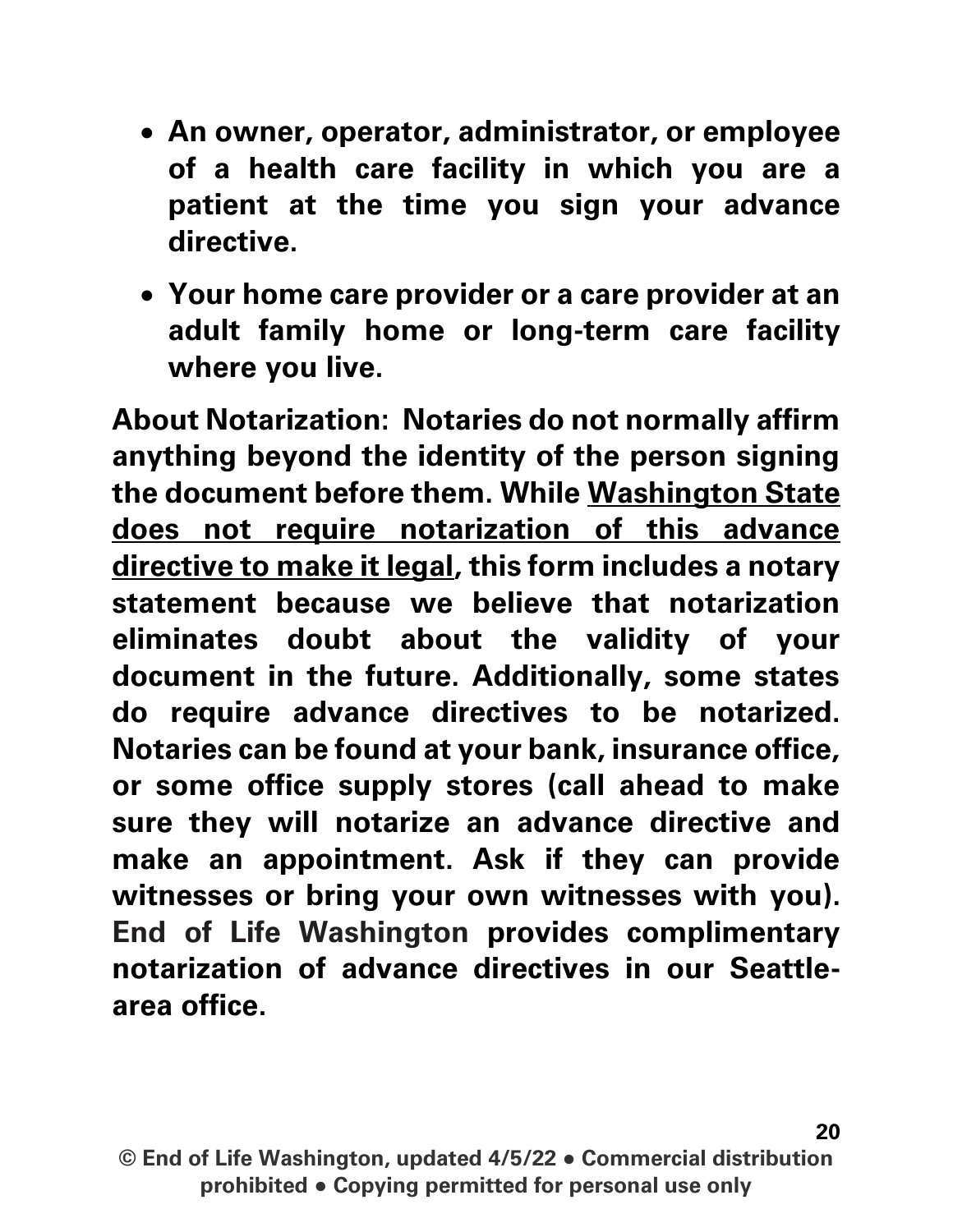If you have questions or need guidance in preparing this End of Life Advance Directive, please call our office at 206.256.1636, and a staff member will be glad to assist you.

### **AFTER COMPLETING YOUR END OF LIFE WASHINGTON ADVANCE DIRECTIVE**

- 1.**Where to keep your Advance Directive**: Your advance directive is an important legal document, but unlike most legal documents, copies are just as valid as the original. Keep the original signed documents in a secure but accessible place. Do not give the original documents to your attorney or put them in a safe deposit box or any other security box that would keep others from having access to them in the event of an emergency. Tip: To ensure documents are on hand, many married couples and registered domestic partners carry copies of their advance directives in the glove box of their vehicles or in a compartment in their suitcases when they travel.
- 2.**Who should have a copy?** Give photocopies of the signed originals to your health care agent(s), doctor(s), lawyer, family, close friends, clergy, designated agent(s) for funeral arrangements, and

<sup>©</sup> End of Life Washington, updated 4/5/22 ● Commercial distribution prohibited ● Copying permitted for personal use only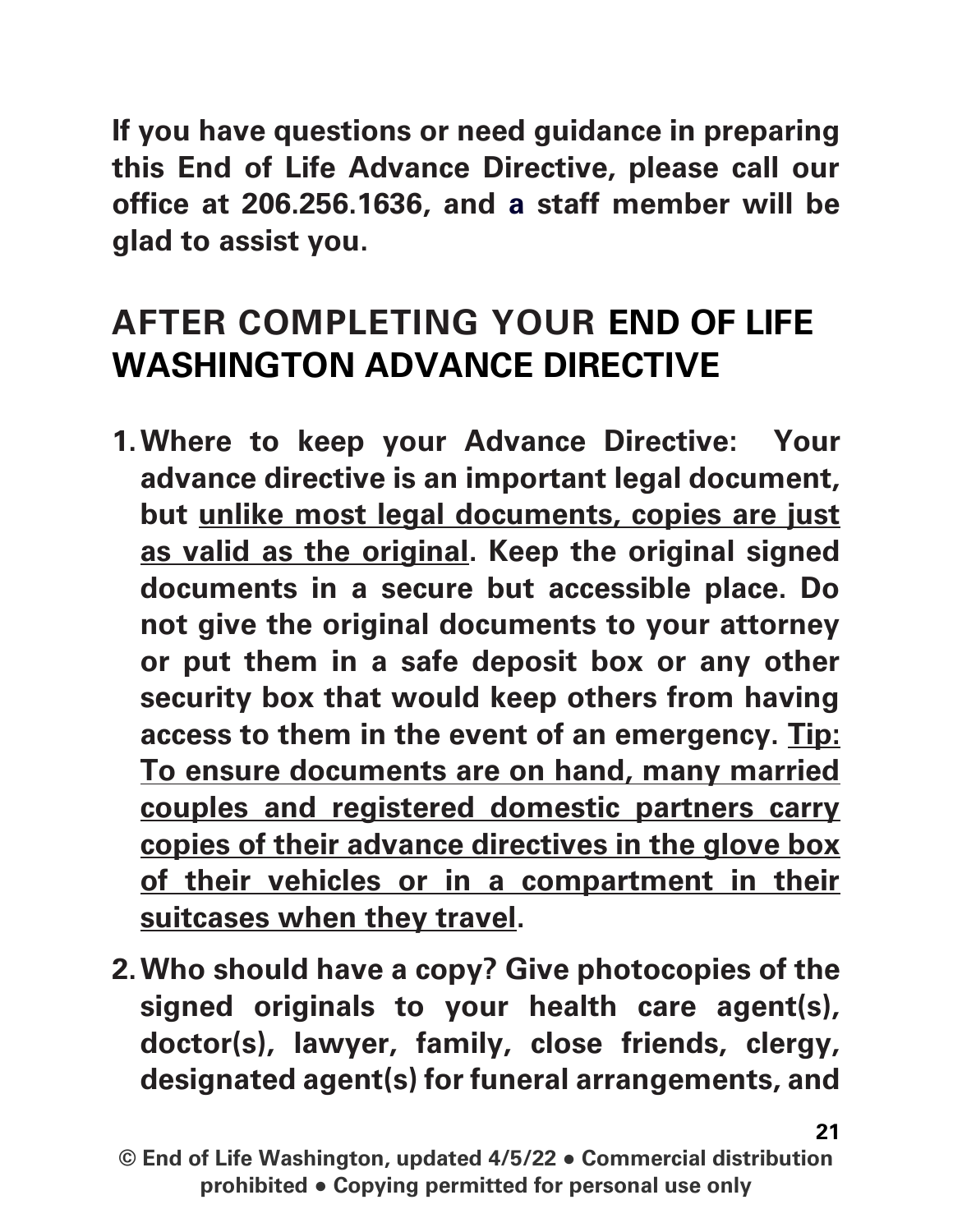anyone else who might become involved in your health care (see Item 5 below).

- 3.**Tell important people about your wishes**: The importance of discussing your documents with the important people involved cannot be overemphasized. Discuss your wishes concerning medical treatment with your health care agent(s), doctor(s), clergy, family, and friends often, particularly if your medical condition changes. Make clear to other family members that your health care agent(s) will have final authority to act on your behalf. For more advice about communicating your end-of-life wishes, check the Document Library at www.endoflifewa.org or request our Talking to Your Family About Dying information sheet.
- 4.**Will the doctor honor your wishes?** When you present your advance directive to your physician(s), ask if he or she will honor it. If not, find a physician who will. For more information about communicating your wishes to your physician(s), check the Document Library at www.endoflifewa.org or request our Talking to Your Doctor About Dying information sheet.
- 5.**If you are admitted to a health care facility or enrolled in a home-based health care program**:

<sup>©</sup> End of Life Washington, updated 4/5/22 ● Commercial distribution prohibited ● Copying permitted for personal use only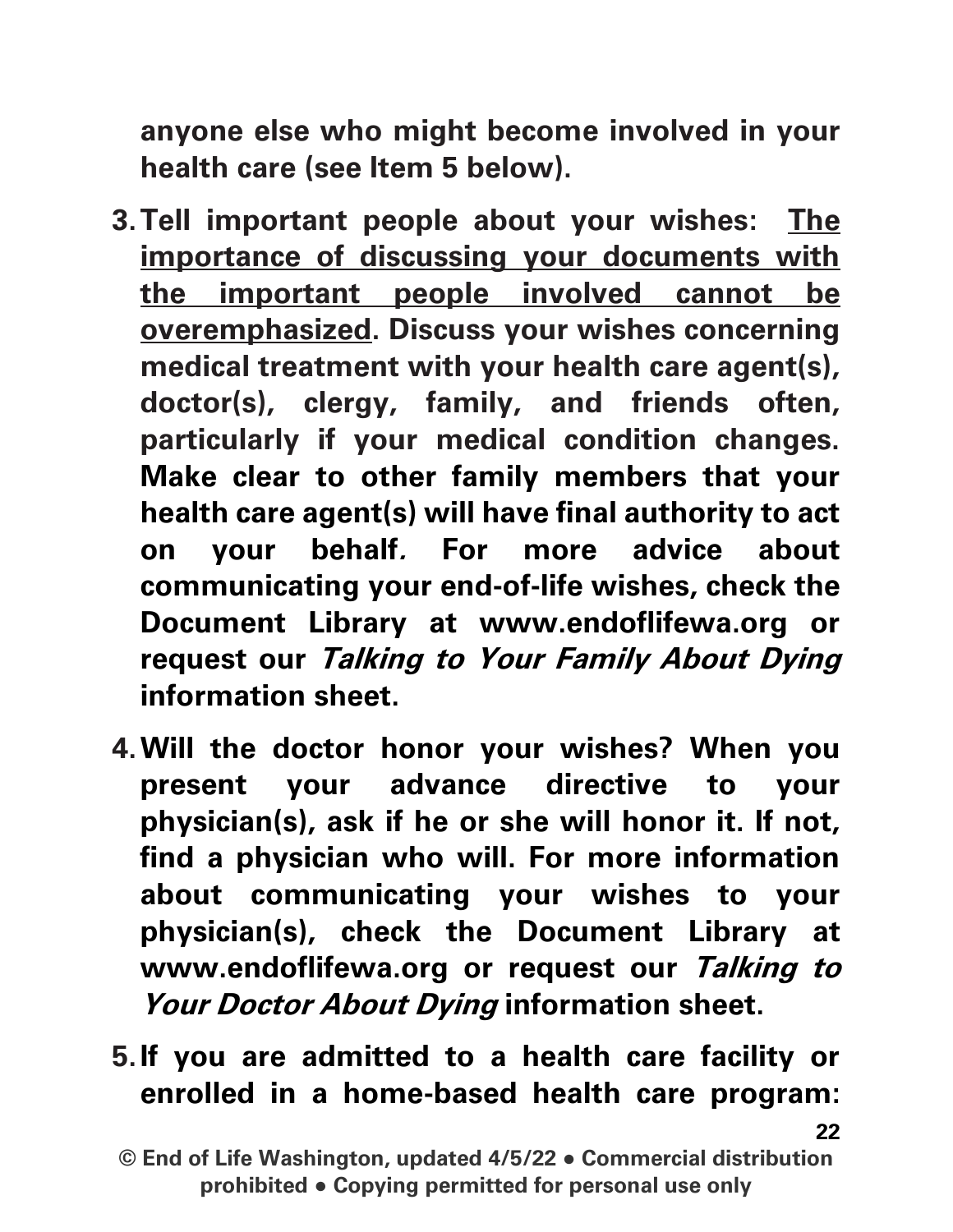You may be offered other living will forms. Do not fill out such forms; give admissions staff a copy of your completed End of Life Washington Advance Directive. Most other forms are not as comprehensive or effective as the End of Life Washington Advance Directive and may be interpreted in a way that will conflict with it. Remember, the Advance Directive with the most recent date is the one that will be followed.

- 6.**Making changes**: If you want to make changes to your documents after they have been signed and witnessed, you should complete a new document. However, updating addresses or phone numbers is permissible. Updates should be initialed and dated.
- 7.**Keep your advance directive updated**: Be sure to review your advance directive occasionally to be sure it reflects your current preferences and values. Initial and date it whenever you review it.
- 8.**Revoking your Advance Directive**: If you revoke your advance directive as per section 12, make sure you notify your health care agent(s), family, and doctor(s). If possible, retrieve and destroy copies of your revoked document, or instruct those who have revoked copies to destroy them. Keep one copy of your revoked advance directive

© End of Life Washington, updated 4/5/22 ● Commercial distribution prohibited ● Copying permitted for personal use only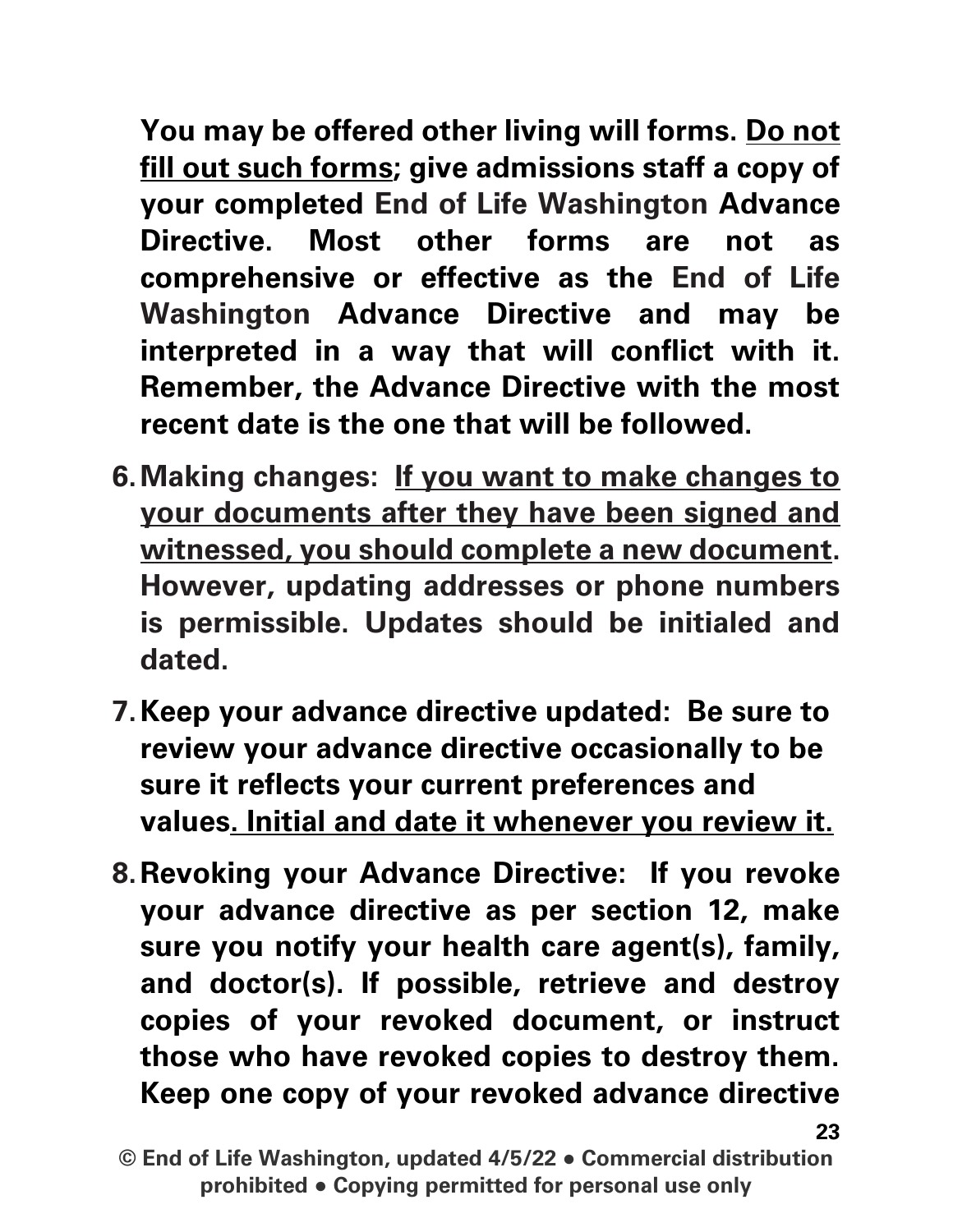in your records with the word "REVOKED" written across the front. This shows how long you have thought about these issues and could help if it becomes necessary to rely on a new advance directive shortly after you prepared the document. The advance directive with the latest date takes precedence over previous advance directives.

- 9.**Medical emergencies**: Be aware that your advance directive will not be effective in the event of a medical emergency. Ambulance personnel are required to provide cardiopulmonary resuscitation (CPR) and other life-sustaining treatments unless a valid Physician Orders for Life-Sustaining Treatment (POLST) form is present.
- 10. **Travel to other states: If you travel, you may want to take copies of your advance directive with you, as other states may honor** it. Although they may have specific requirements about notarization or witnessing, most states do not require a specific form or format.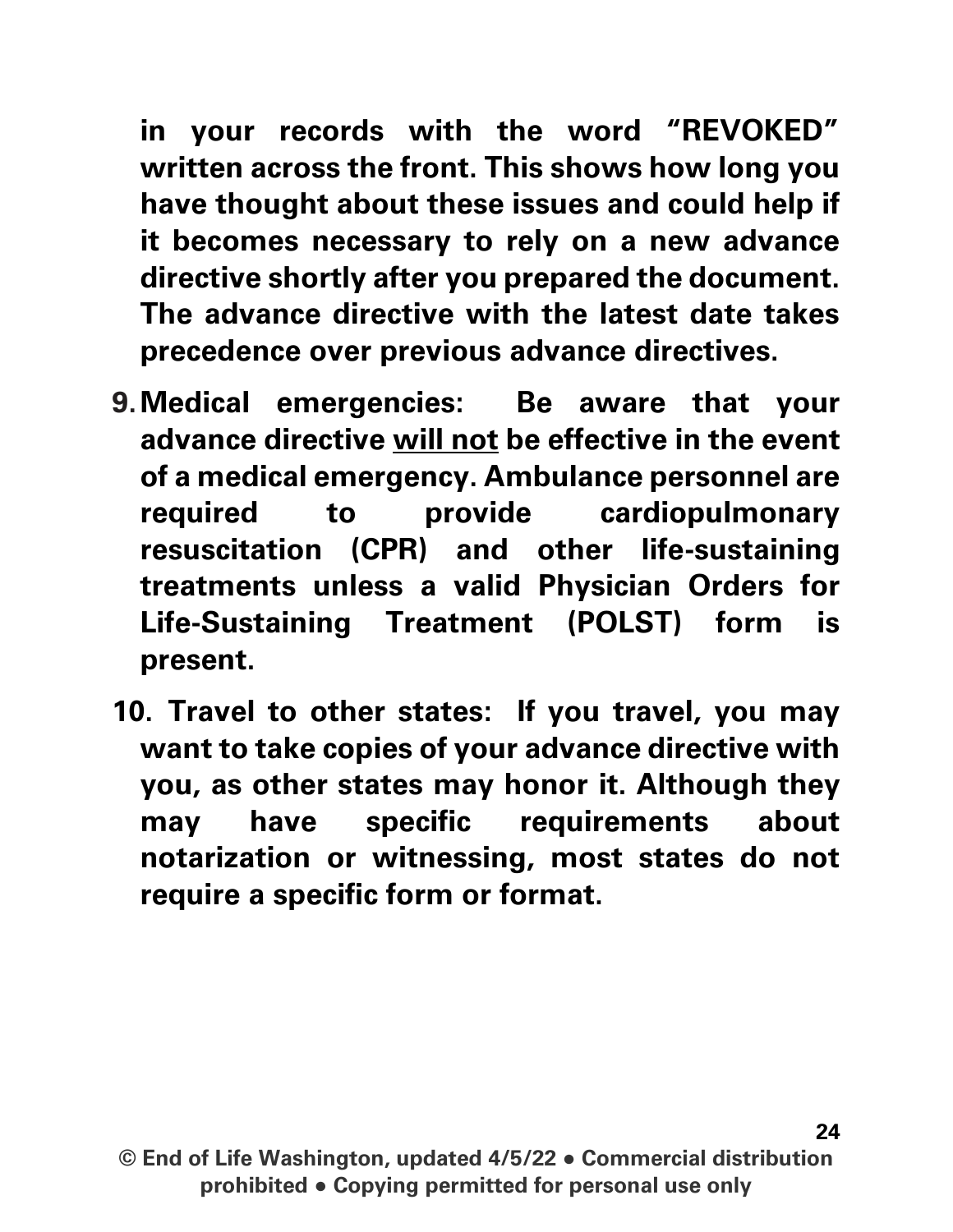

# **Durable Power of Attorney for Health Care and Health Care Directive of:**

(Your name here.)

\_\_\_\_\_\_\_\_\_\_\_\_\_\_\_\_\_\_\_\_\_\_\_\_\_\_\_\_\_\_\_\_\_\_\_\_\_\_\_\_\_\_\_\_\_\_\_\_\_\_\_\_\_\_\_\_

This document states my choices about use of lifesustaining medical treatment and comfort care. It is meant to inform and guide whoever will make health care decisions for me, if I become unable to make my own health care decisions. I understand that such inability may only be temporary. When I can make my own health care decisions I want to do so.

Even when I cannot make my own health care decisions, I want my physician and my health care decision maker(s) to talk to me honestly about my condition and treatment.

I want this directive to remain in effect after my death for autopsy, organ donation, use of my body for medical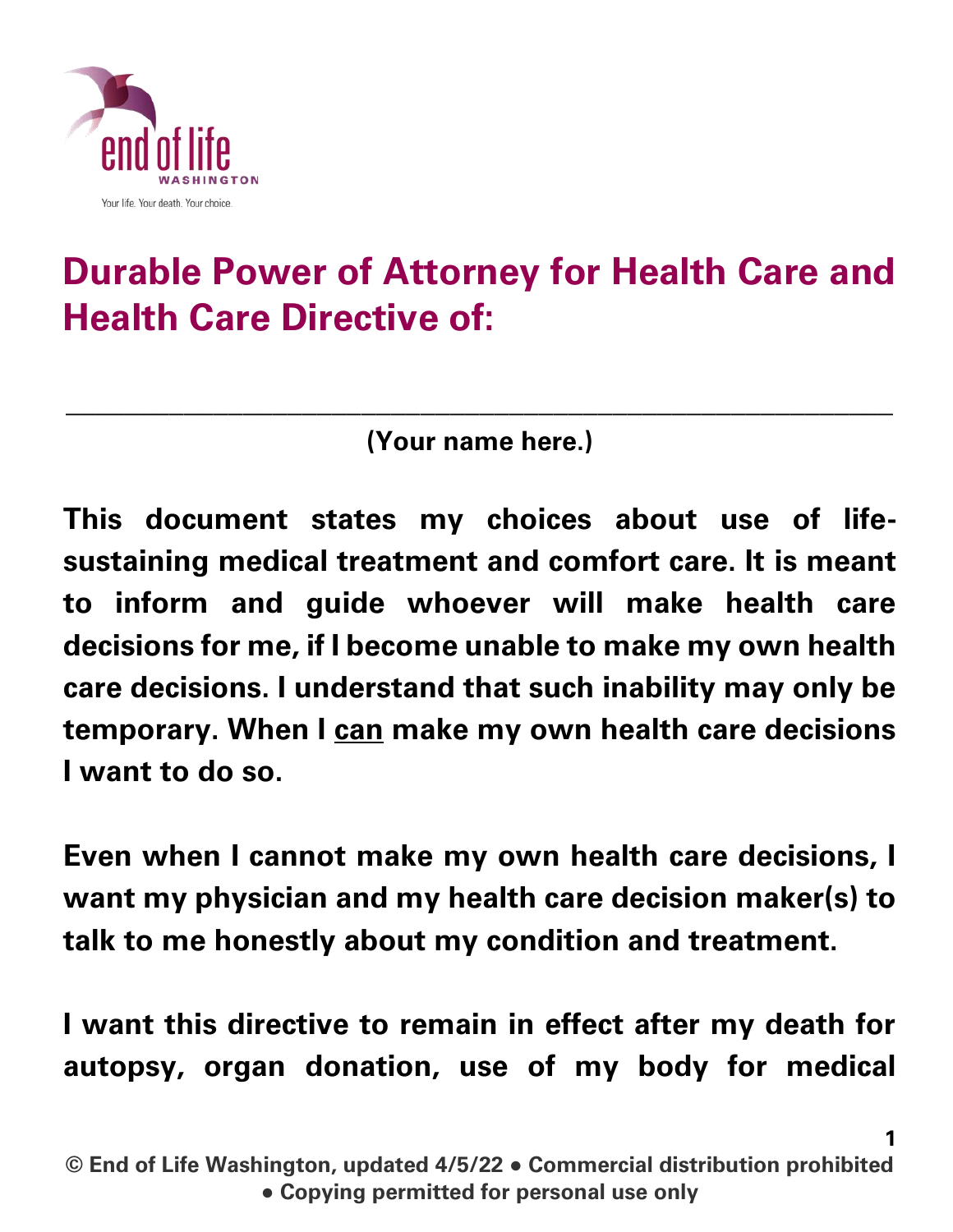research, and for my agent to arrange for the disposition of my remains, if I authorize that in section 9.

#### (Continued on next page)

© End of Life Washington, updated 4/5/22 ● Commercial distribution prohibited ● Copying permitted for personal use only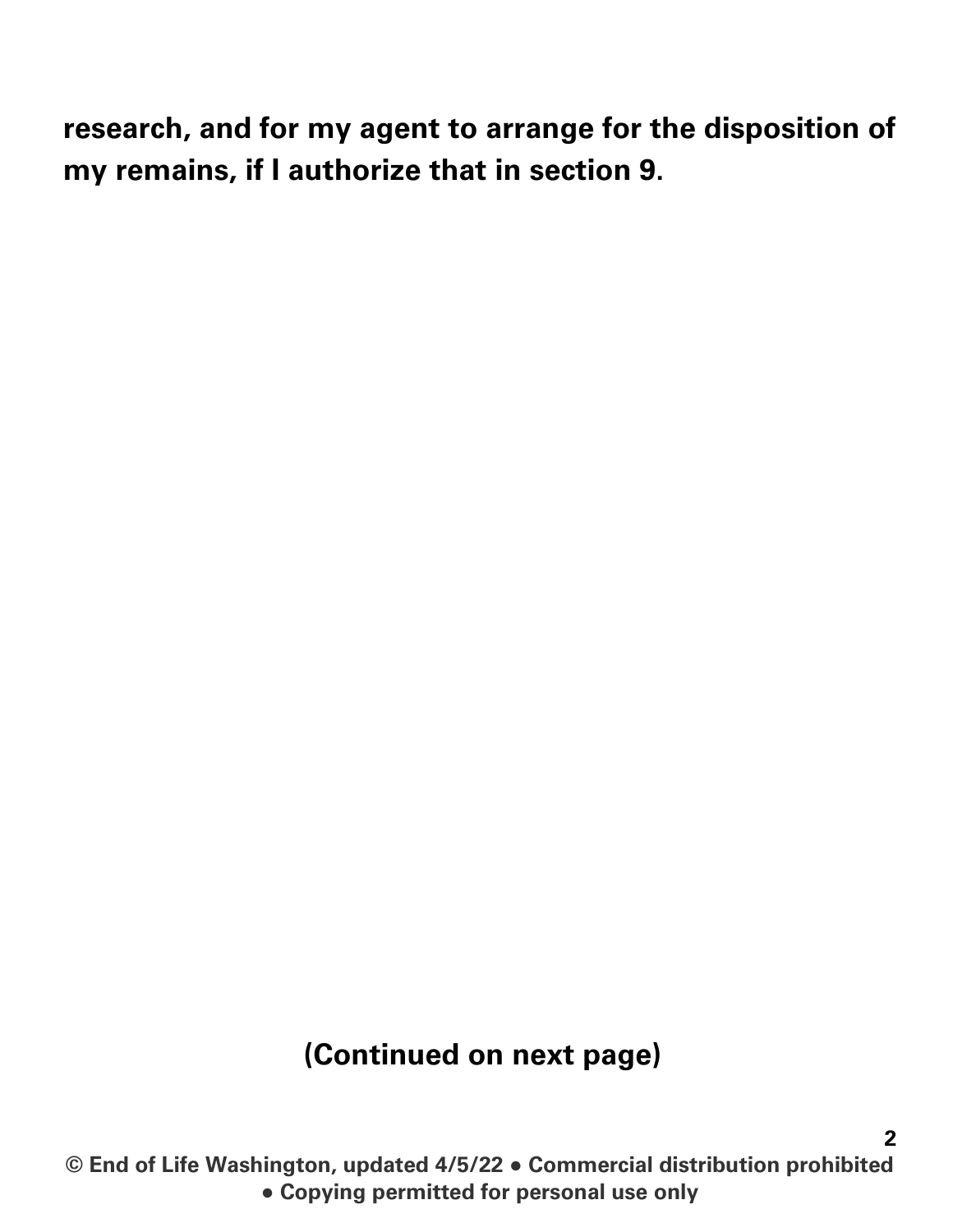#### **1. MY HEALTH CARE AGENT** I appoint as my primary agent:

| <b>Name</b>      |       |           |          |
|------------------|-------|-----------|----------|
| <b>Address</b>   |       |           |          |
| <b>Telephone</b> |       |           |          |
|                  | (day) | (evening) | (mobile) |

My alternate agent (optional):

If my primary agent is unable or unwilling to serve, or is unavailable when decisions need to be made for me, then I name this alternate agent:

| <b>Name</b>      |       |           |          |
|------------------|-------|-----------|----------|
| <b>Address</b>   |       |           |          |
| <b>Telephone</b> |       |           |          |
|                  | (day) | (evening) | (mobile) |

© End of Life Washington, updated 4/5/22 ● Commercial distribution prohibited ● Copying permitted for personal use only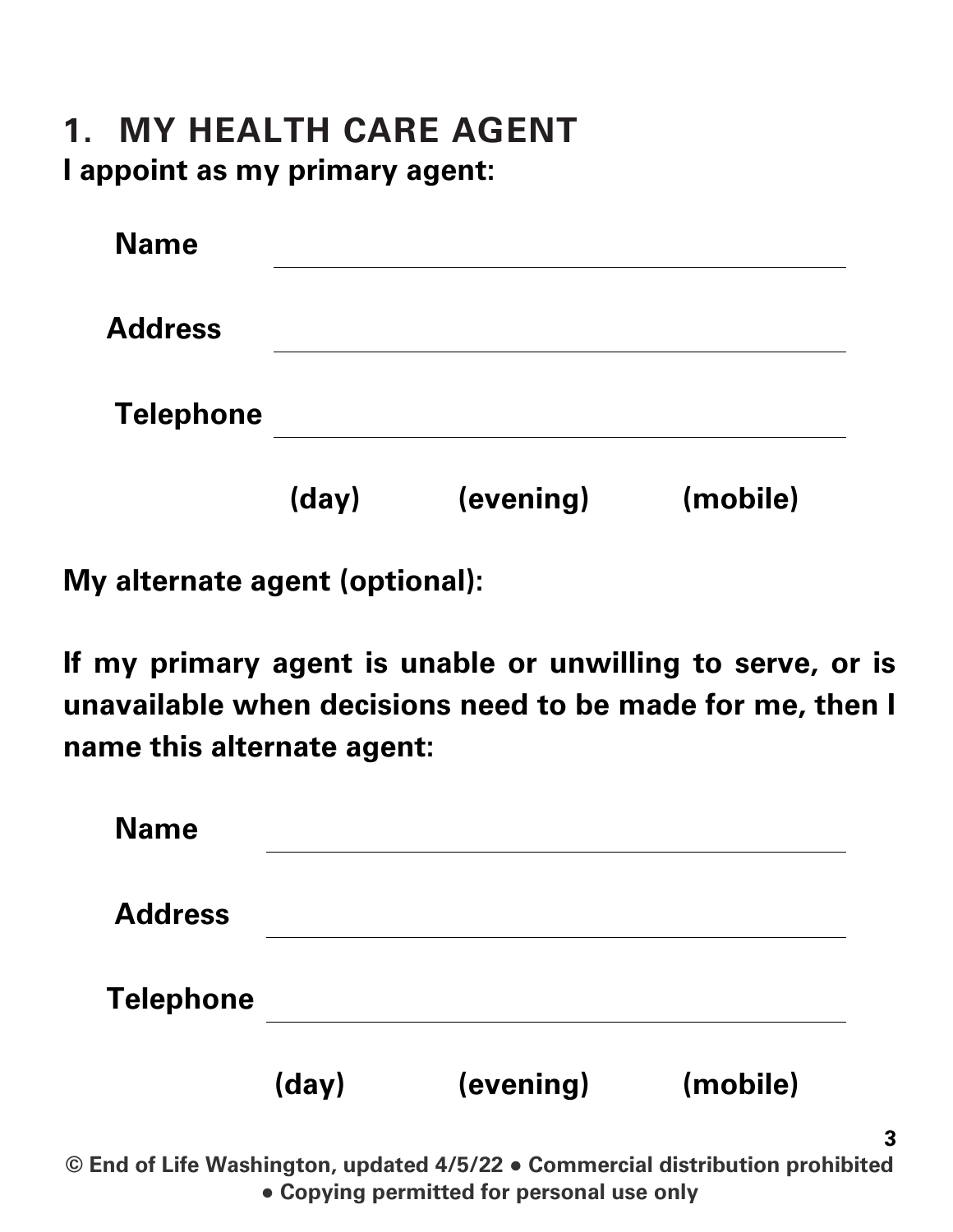If my alternate agent acts for me because my primary agent is unavailable, I intend that the alternate agent act only until my primary agent is available.

### **2. THE AUTHORITY I GIVE MY AGENT**

I grant my agent complete authority to make all decisions about my health care. This includes, but is not limited to (a) consenting, refusing consent, and withdrawing consent for medical treatment recommended by my physicians, including life-sustaining treatments; (b) requesting particular medical treatments; (c) employing and dismissing health care providers; (d) changing my health care insurers; (e) signing a Physician Orders for Life-Sustaining Treatment (POLST) form; (f) transferring me to another facility, private home, or other place; and (g) accessing my medical records and information.

This authority applies to information governed by the Health Insurance Portability and Accounting Act (HIPAA) of 1996 and any further changes to HIPAA.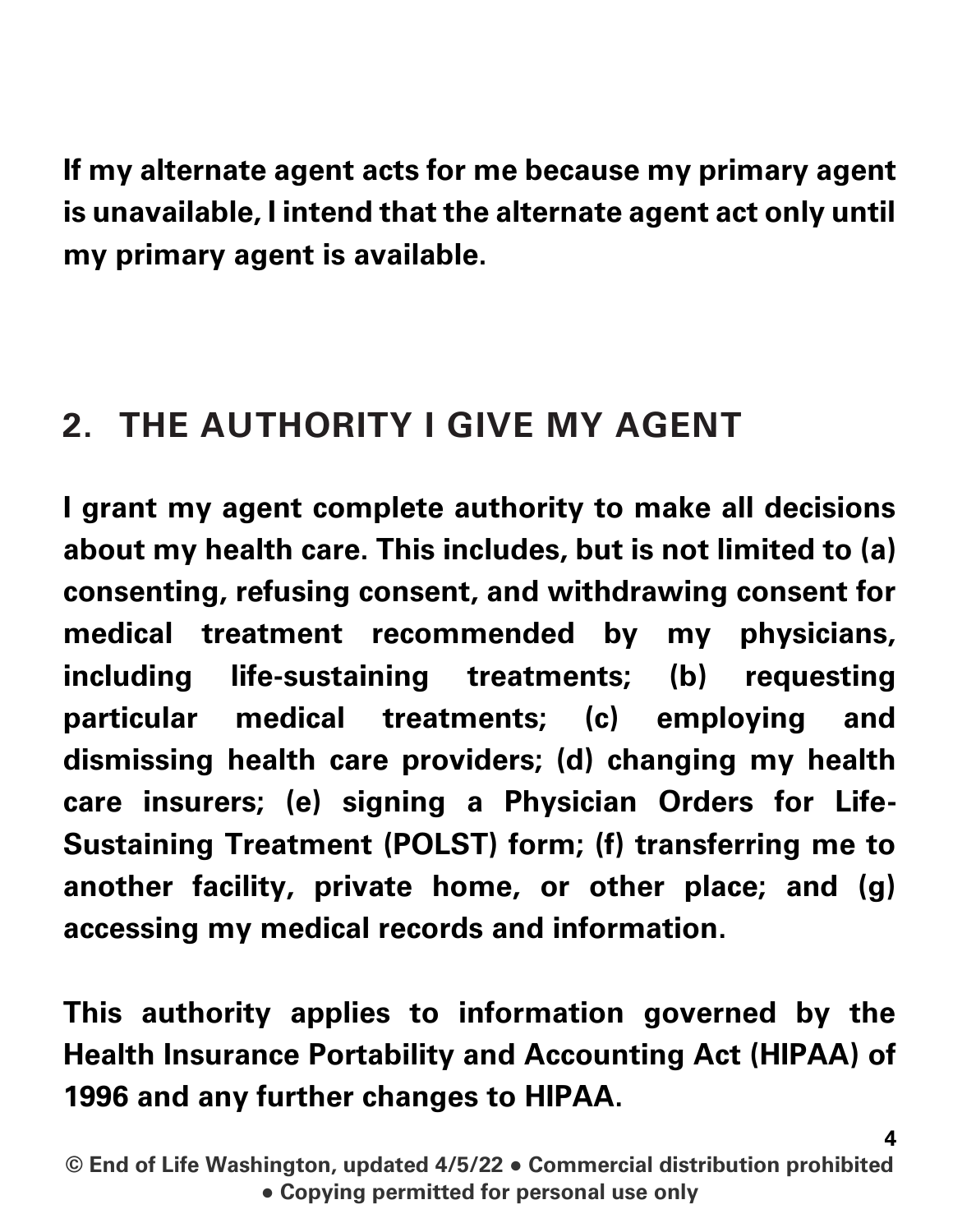#### **3. WHY I AM MAKING THIS DOCUMENT/ HOW TO MAKE HEALTH CARE DECISIONS FOR ME**

I want whoever makes health care decisions for me to do as I would want in the circumstances, based on the choices I express in this document. I do not want others to substitute their choices for mine because they disagree with my choices or because they think their choices are in my best interest. I do not want my intentions to be rejected because someone thinks that if I had more information when I completed this document, or if I had known certain medical facts that developed later, I would change my mind. If what I would want is not known, then I want decisions to be made in my best interest, based on (a) my values, (b) the contents of this document, and (c) medical information provided by my health care providers.

I have completed and attached an additional statement of my values. (Optional)

#### (Continued on next page)

5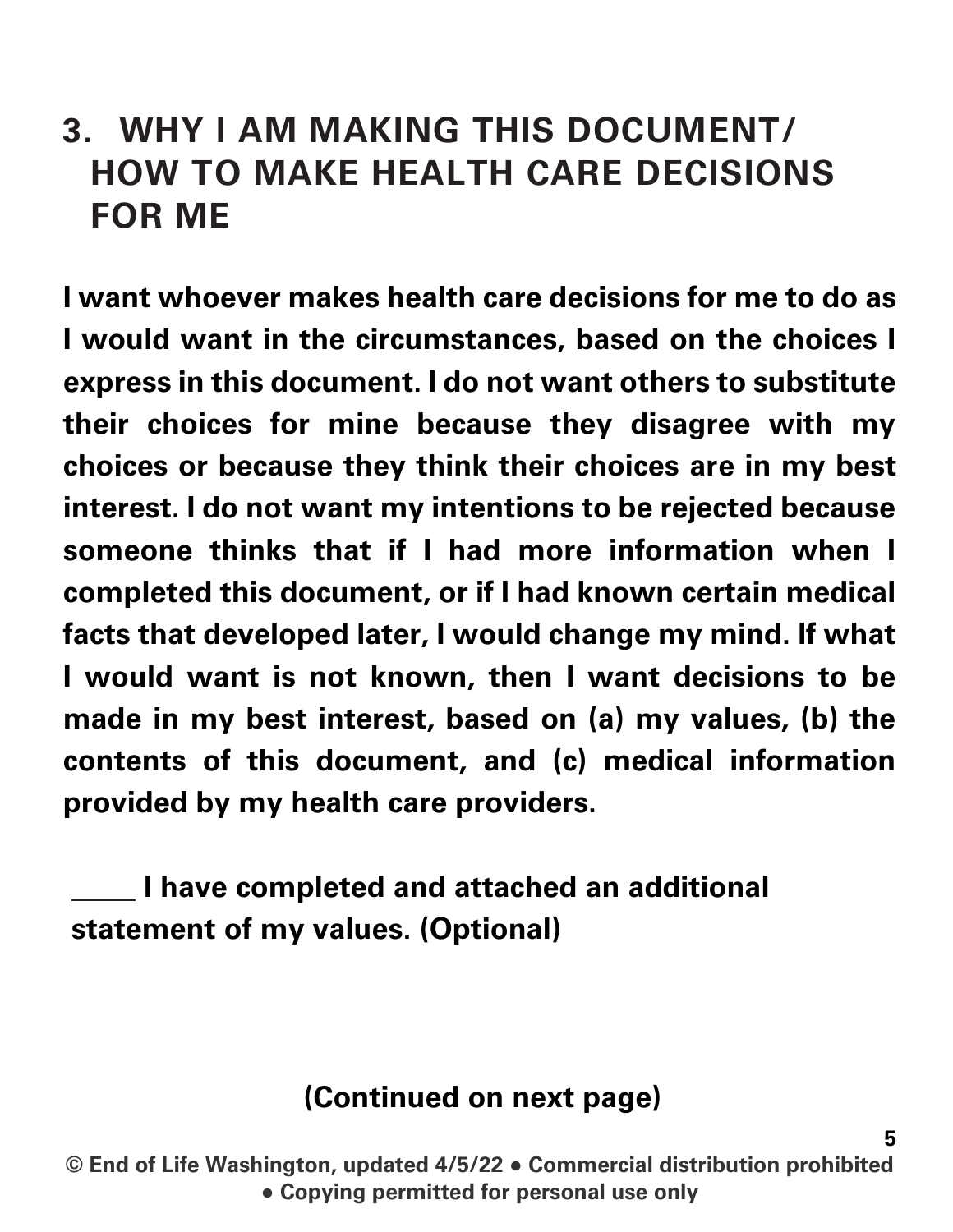#### **4. WHEN I DO NOT WANT LIFE-SUSTAINING TREATMENT**

I value life very much, but I believe that to be kept alive in certain circumstances is worse than death. If I initial an item in this section it means that if such an initialed lifethreatening event should occur, I would not want to receive life-sustaining treatment. I want my care-givers to focus on comfort care and pain management, and I should be allowed to die as peacefully as possible (initial all that apply):

- a. Unconsciousness or coma that probably will prevent me from communicating, permanently.
- b. Irreversible dementia such as Alzheimer's Disease.
	- c. Total dependence on others for my care because of<br>physical deterioration, which is probably permanent.
		- d. Pain which probably cannot be eliminated, or can be eliminated only by sedating me so heavily that <sup>I</sup> cannot converse.

e. Below are other circumstances in which I would not want life-sustaining treatment: (Optional)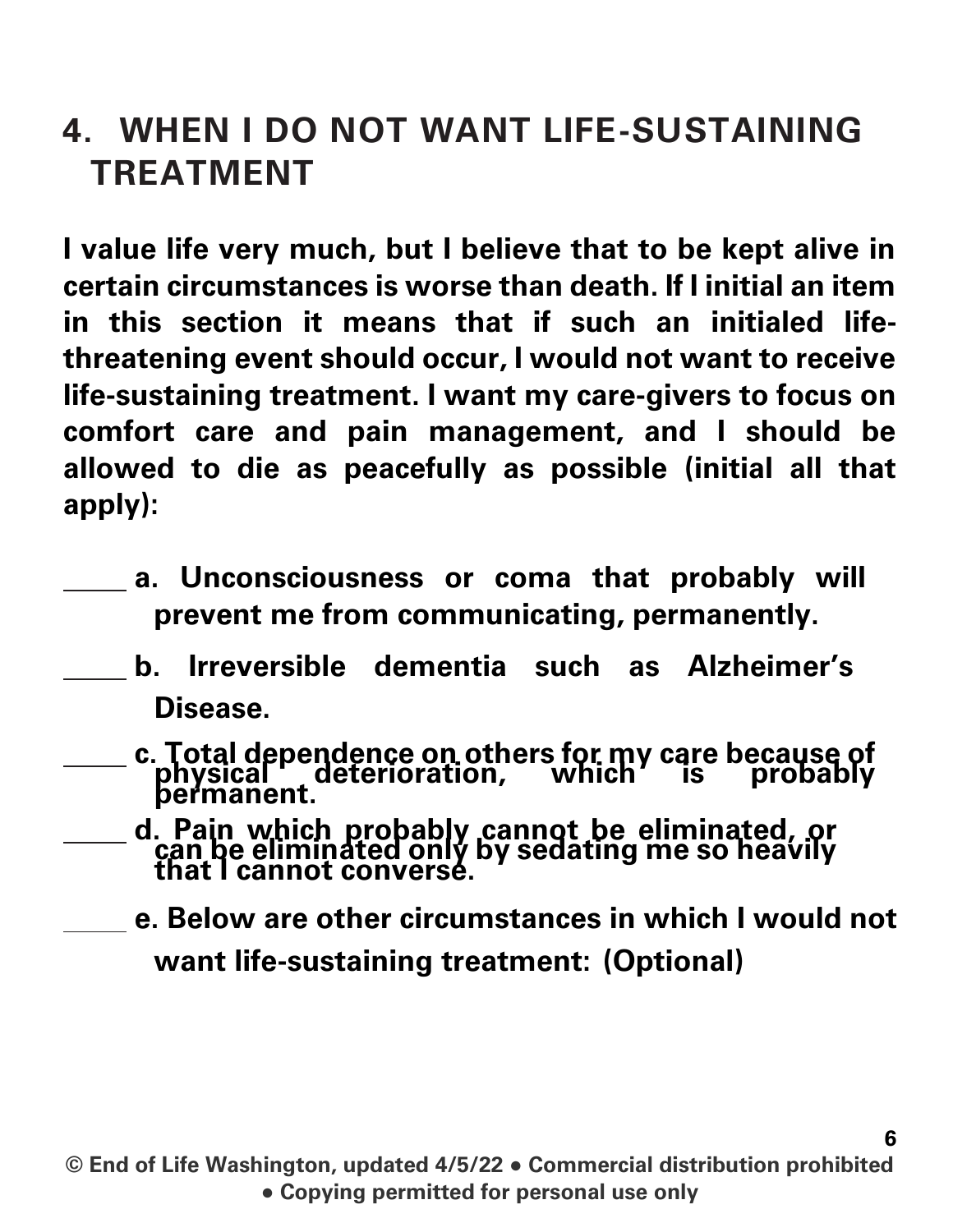### **5. WHEN I MAY WANT TEMPORARY USE OF LIFE-SUSTAINING TREATMENT**

I understand that I could become unconscious or unable to communicate, temporarily. If I were to become unconscious or unable to communicate temporarily, then (initial only **ONE** line):

- I would want to receive life-sustaining treatment, for up to \_\_\_\_ weeks (please specify).
- I would want to receive life-sustaining treatment for a period of time determined by my health care agent, based on the judgement of my doctor(s).
- I still would want no life-sustaining treatment.

#### **6. LIFE-SUSTAINING TREATMENTS I DO NOT WANT**

If I experience a condition in which I would not want lifesustaining treatment (as documented in Section 4), or if I experience a quality of life my agent believes I would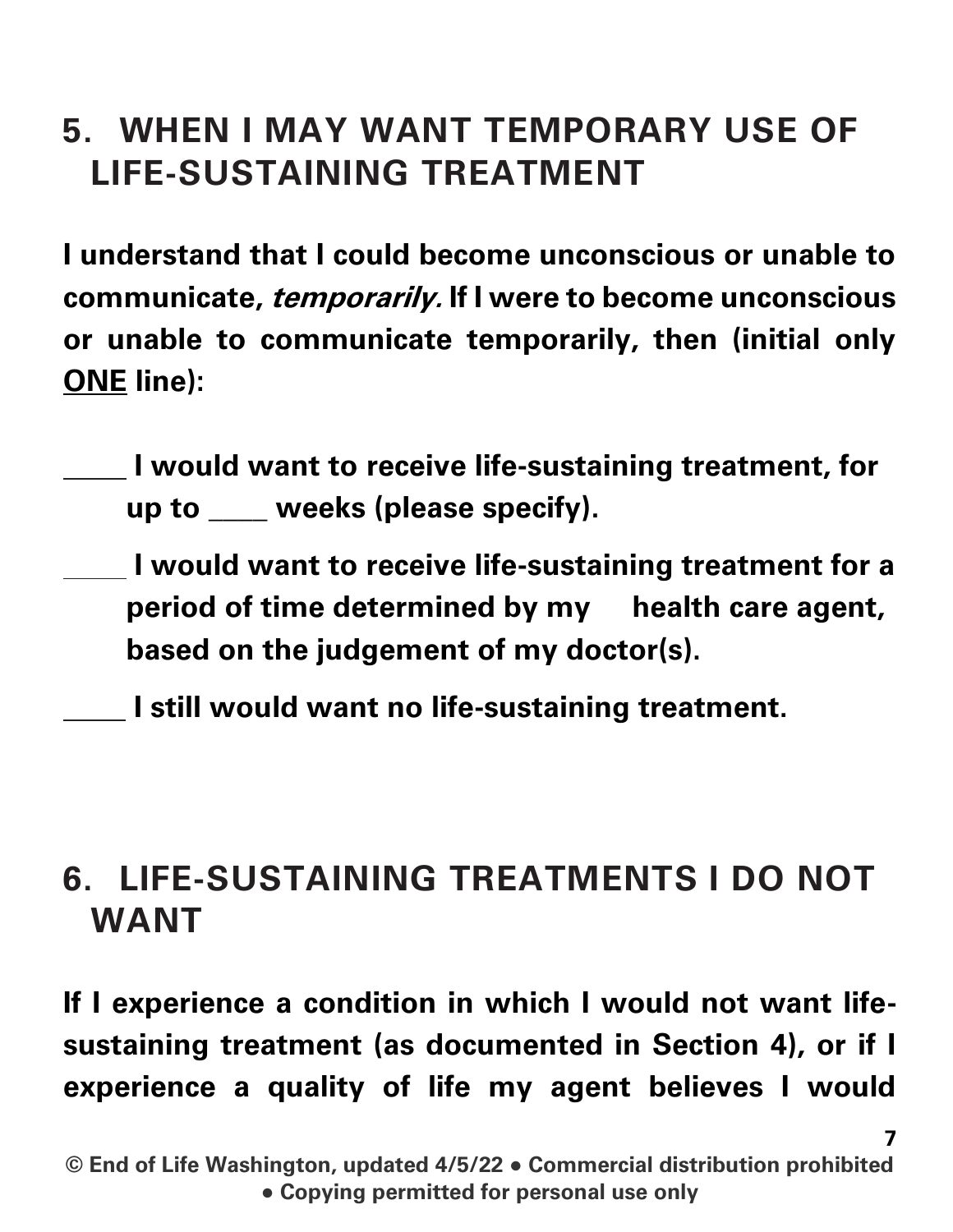consider unacceptable, I **do not want** the following lifesustaining treatments started. If already started, I want them stopped.

(Initial all that you **do not want.**)

- **All** cardiopulmonary resuscitation (CPR) measures to try to restart my heart and breathing, if those stop, including artificial ventilation, stimulants, diuretics, heart regulating drugs, or any other treatment for heart failure.
	- Artificial ventilation when I can no longer breathe on my own.
- Heart-regulating drugs, if my heartbeat becomes irregular.
- Nutrition and hydration other than ordinary food and water delivered by mouth, if I cannot eat and drink enough to sustain myself.
	- Surgeries for the purpose of prolonging my life rather than for providing comfort.
- Dialysis if my kidneys do not work normally.

Medications, treatments or procedures, when their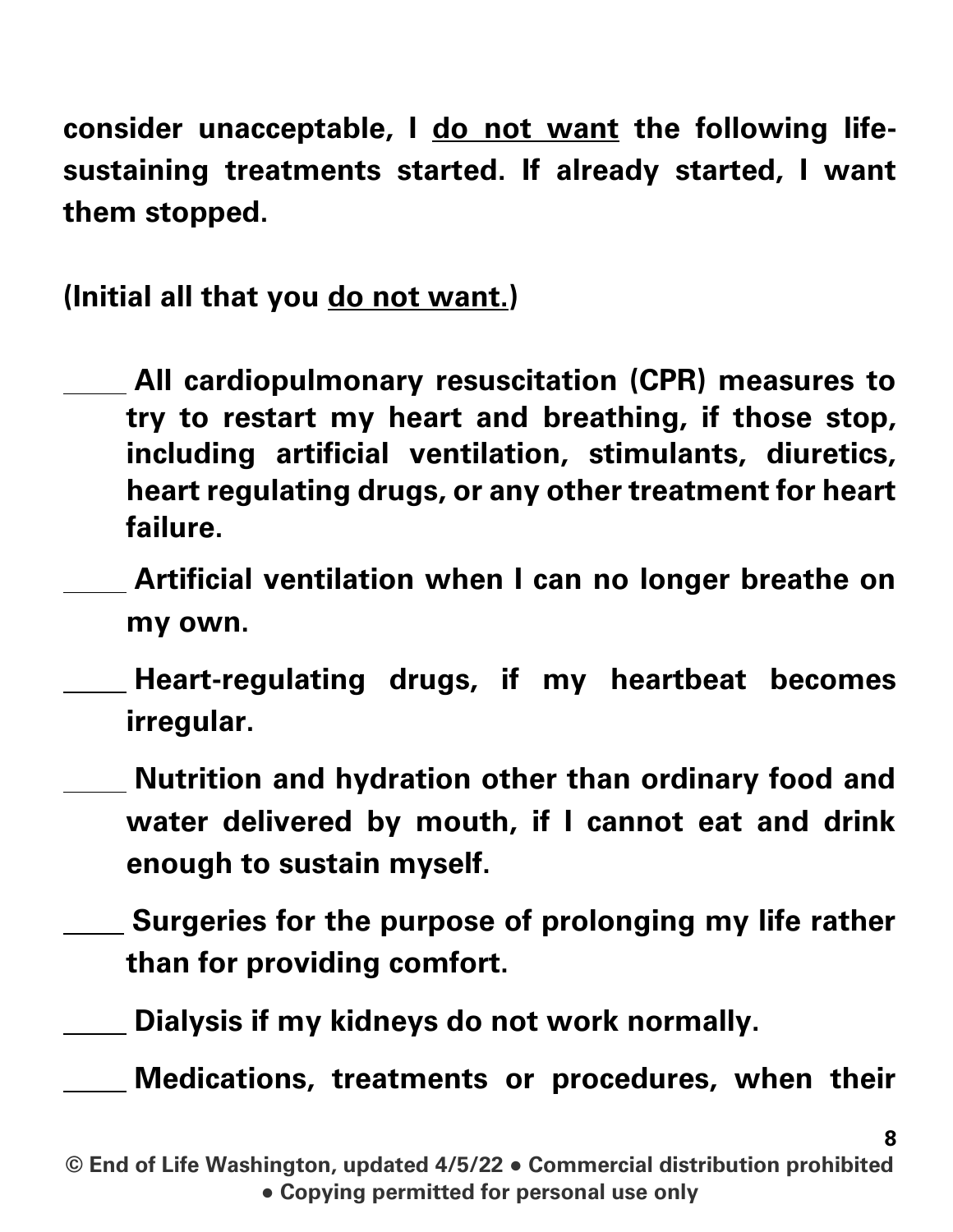primary purpose is to prolong life rather than control pain.

Anything else intended to prolong my life.

#### **7. MY WISHES CONCERNING COMFORT CARE AND PAIN MEDICATION**

If I am experiencing symptoms such as pain, breathlessness, or visible discomfort, I want treatment to relieve my pain and symptoms and make me comfortable, even if medical providers believe this might unintentionally hasten my death, cause drug dependency, or make me unconscious. Yes  $\overline{\phantom{a}}$  $\overline{\phantom{a}}$ No  $\overline{\phantom{a}}$  $\overline{\phantom{a}}$ 

#### (Continued on next page)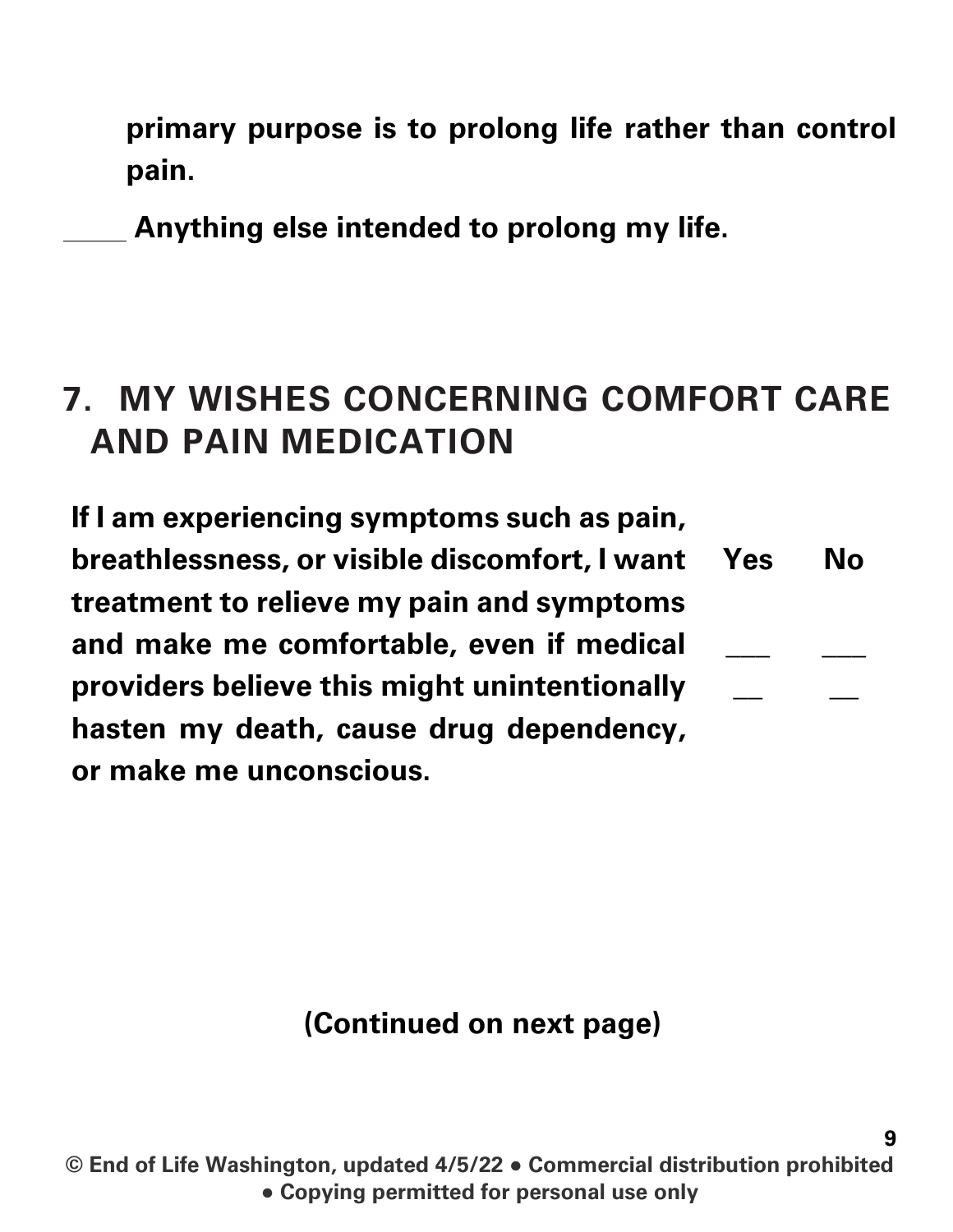# **8. IF A HEALTH CARE PROVIDER REFUSES TO HONOR MY DECISIONS OR DECISIONS OF MY HEALTH CARE AGENT**

(Cross out this section, if you do not agree.)

If I am ever in a health care facility that refuses to honor my decisions expressed in this document or decisions made for me by my health care agent, I want my agent to take whatever actions he or she decides are appropriate to secure those decisions, including but not limited to changing my physician(s) or moving me out of the facility.

#### (Continued on next page)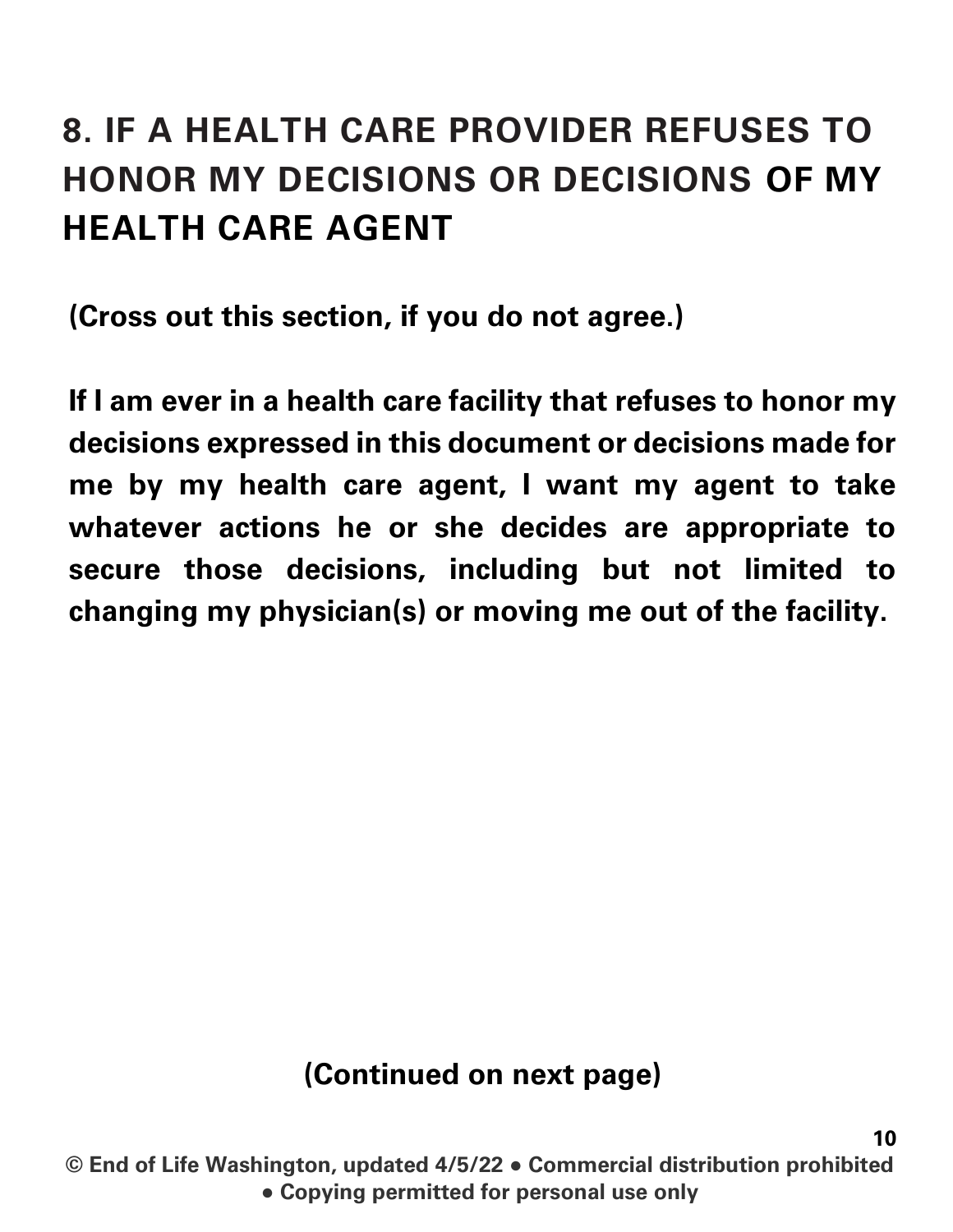# **9. MY WISHES CONCERNING OTHER MATTERS**

|                                                   |       |                                               | Yes      | Nο |
|---------------------------------------------------|-------|-----------------------------------------------|----------|----|
| experimental.                                     |       | a. I consent to medical treatments that are   |          |    |
| b. I want to donate organs/tissues.               |       |                                               |          |    |
| c. I consent to an autopsy.                       |       |                                               |          |    |
|                                                   |       | d. I consent to use of all or part of my body |          |    |
| for medical education or research.                |       |                                               |          |    |
|                                                   |       | e. I have named the following individual(s)   |          |    |
|                                                   |       | as my agent(s) for funeral arrangements:      |          |    |
| My agent for funeral arrangements:<br><b>Name</b> |       |                                               |          |    |
| <b>Address</b>                                    |       |                                               |          |    |
| Telephone                                         |       |                                               |          |    |
|                                                   | (day) | (evening)                                     | (mobile) |    |

© End of Life Washington, updated 4/5/22 ● Commercial distribution prohibited ● Copying permitted for personal use only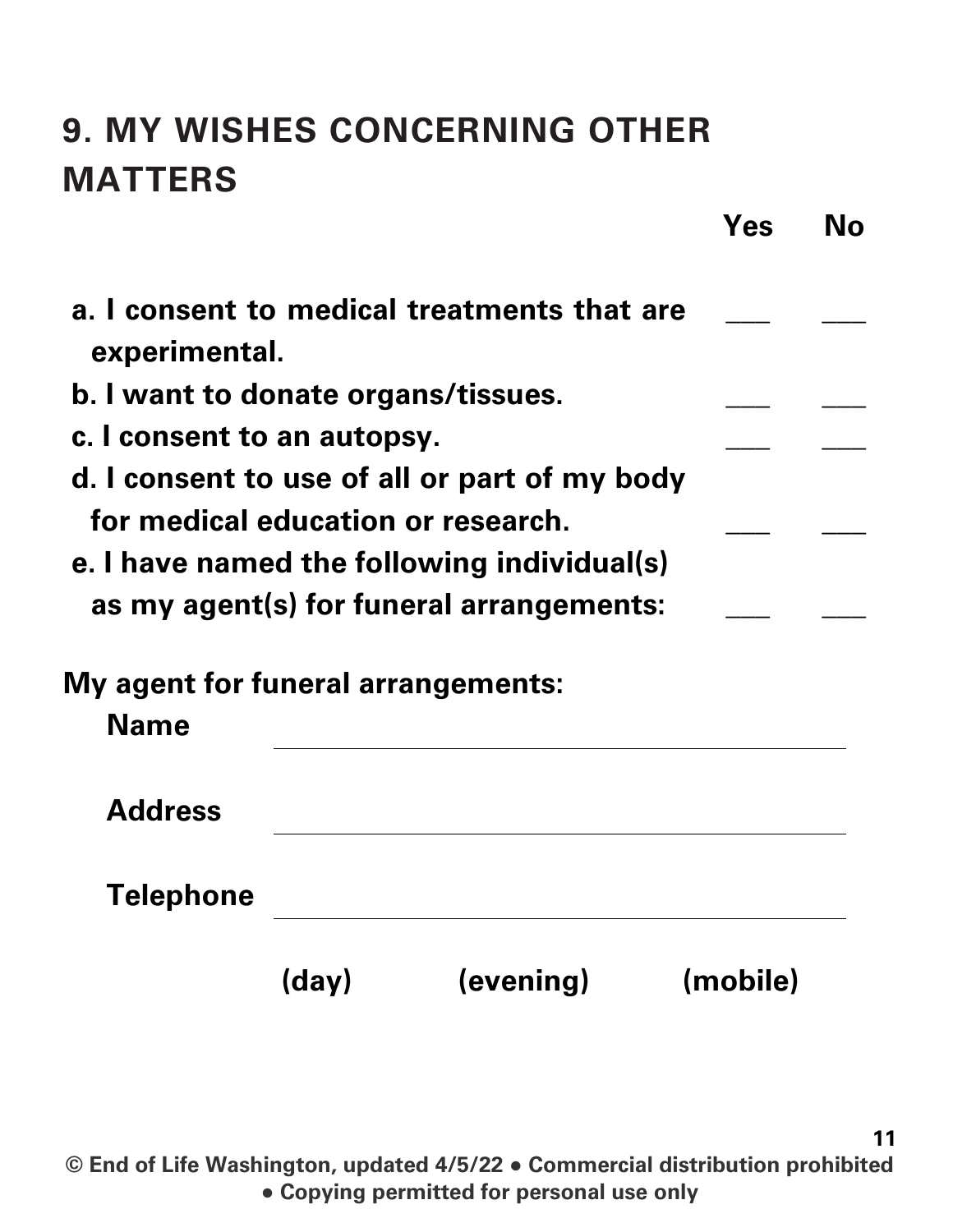My alternate agent for funeral arrangements (if my primary agent is unable or unwilling to serve, or if my agent is a spouse or partner from whom I am separated or divorced when decisions need to be made for me):

|                           | (day) | (evening) | (mobile) |
|---------------------------|-------|-----------|----------|
| <b>Telephone</b>          |       |           |          |
| <b>Address</b>            |       |           |          |
| (optional)<br><b>Name</b> |       |           |          |

#### (describe):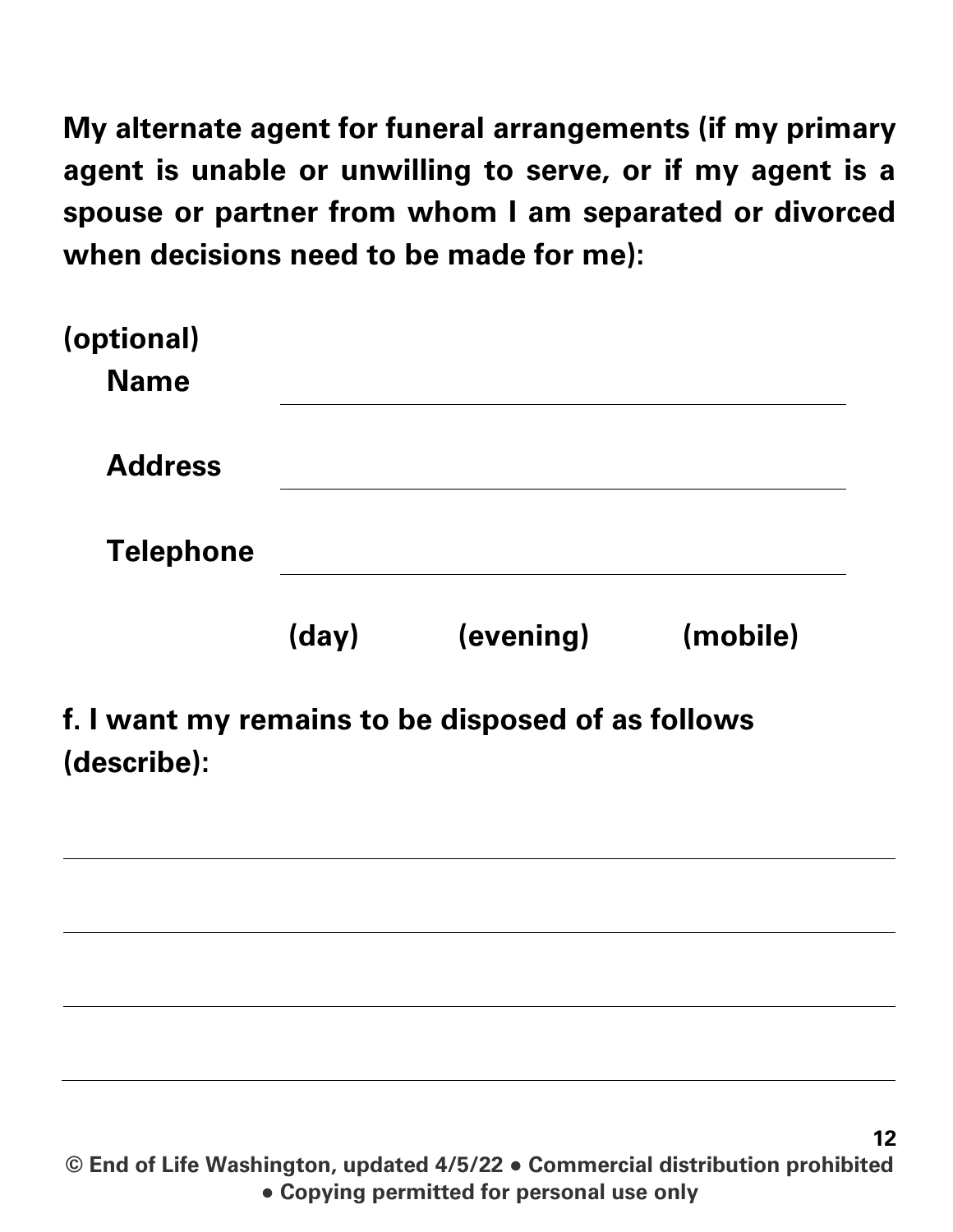# **10. IF A COURT APPOINTS A GUARDIAN FOR ME**

If I have named a health care agent, I want my agent to be my guardian. If he/she cannot serve, then I want my alternate agent to be my guardian, if I have named an alternate. If the court decides to appoint someone else, I ask that the court require the guardian to consult with my agent (or alternate) concerning all health care decisions that would require my consent if I were acting for myself.

# **11. HOW THIS DIRECTIVE CAN BE REVOKED OR CANCELED**

This directive can be revoked by a written statement to that effect, or by any other expression of intention to revoke. However, if I express disagreement with a particular decision made for me, that disagreement alone is not a revocation of this document. Note: The signed and witnessed Advance Directive with the latest date will take precedence over older Advance Directives.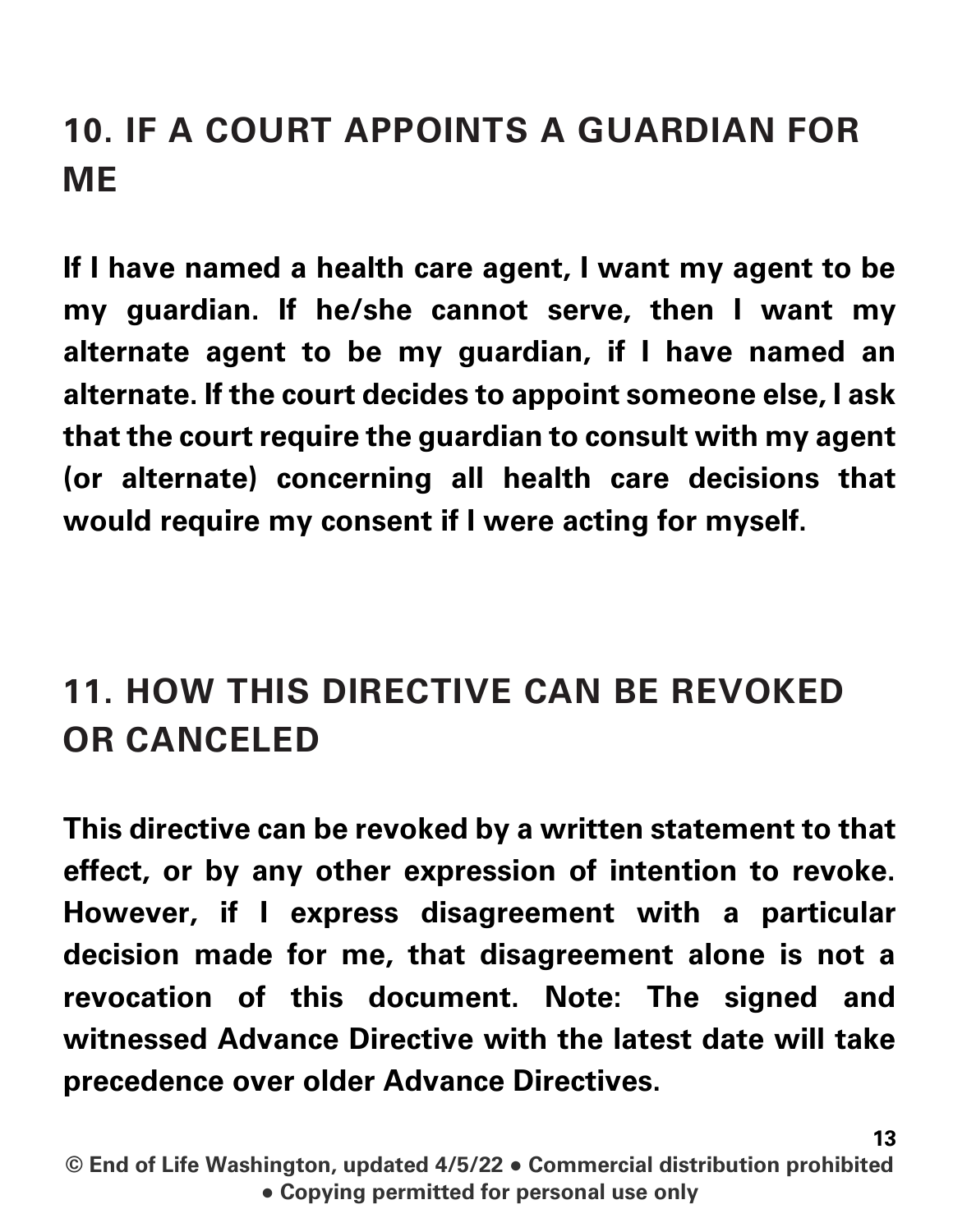### **12. SUMMARY AND SIGNATURE**

I understand what this document means. If I am ever unable to make my own health care decisions, I am directing whoever makes them for me to do as I have said here. This includes withholding and/or withdrawing life-sustaining medical treatment, which might result in my death occurring sooner than if everything medically possible were done. I make this document of my free will, and I believe I have the mental and emotional capacity to do so. I want this document to become effective, even if I become incompetent or otherwise disabled.

(**Sign only in the presence of two witnesses** and a notary, if notarizing.) Signature Date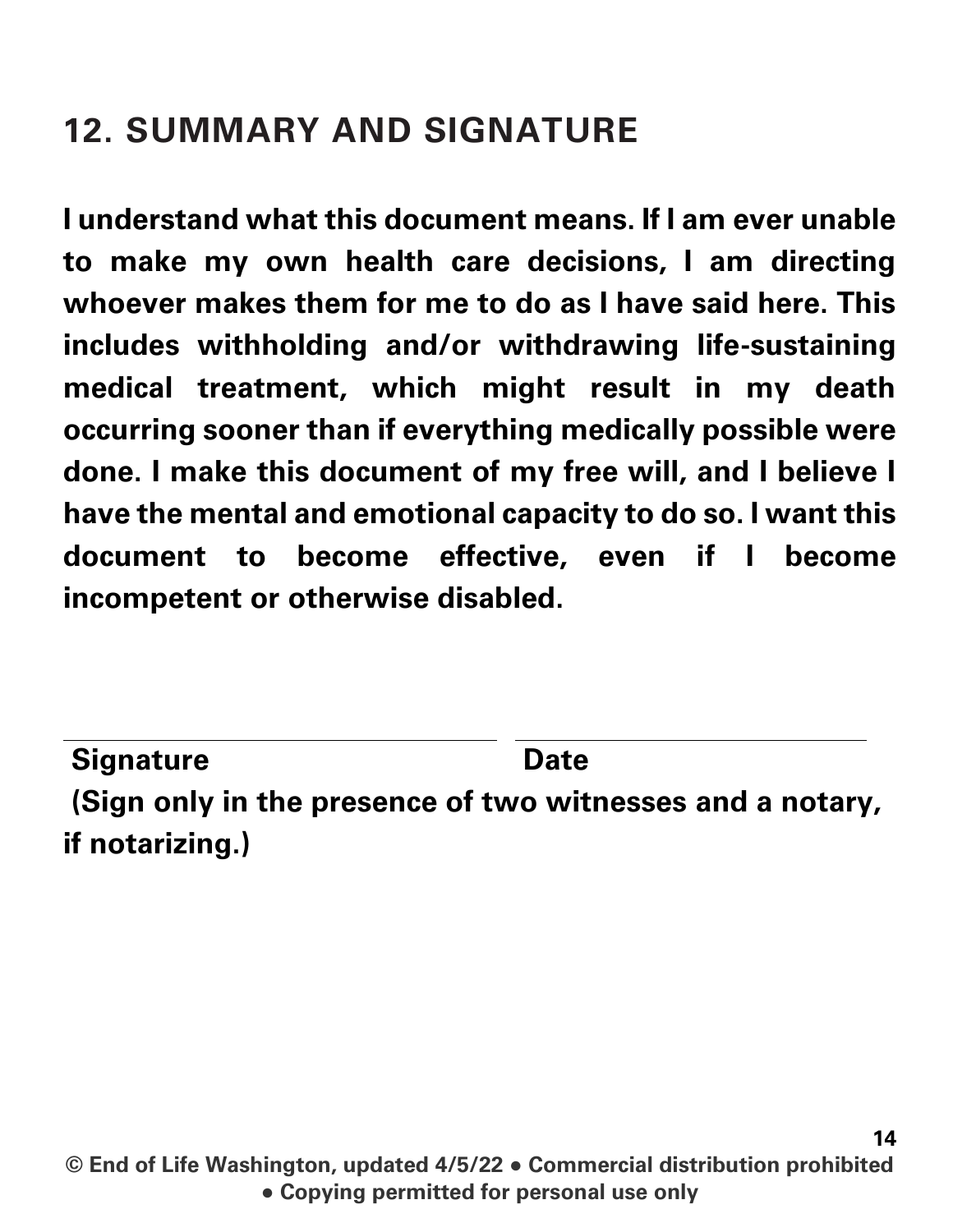#### **13. STATEMENT OF WITNESSES**

#### (**PRINT THE LEGAL NAME OF THE PERSON MAKING THIS DOCUMENT ON THIS LINE.**)

\_\_\_\_\_\_\_\_\_\_\_\_\_\_\_\_\_\_\_\_\_\_\_\_\_\_\_\_\_\_\_\_\_\_\_\_\_\_\_\_\_\_\_\_\_\_\_\_\_\_\_\_\_\_\_\_

is personally known to me, and I believe this person to be of sound mind and to have completed this document voluntarily. I affirm I am at least 18 years old, not related to the signer of this document by blood, marriage, or adoption, and am not their health care agent named in this document. As far as I know I am not a beneficiary of the signer's will or any codicil, and I have no claim against their estate. I am not directly involved in their health care, and I am not an employee of their physician or a health care facility where the person making this document may reside. I am not a home care provider for this person, nor am I a care provider at an adult family home or long-term care facility in which this person resides.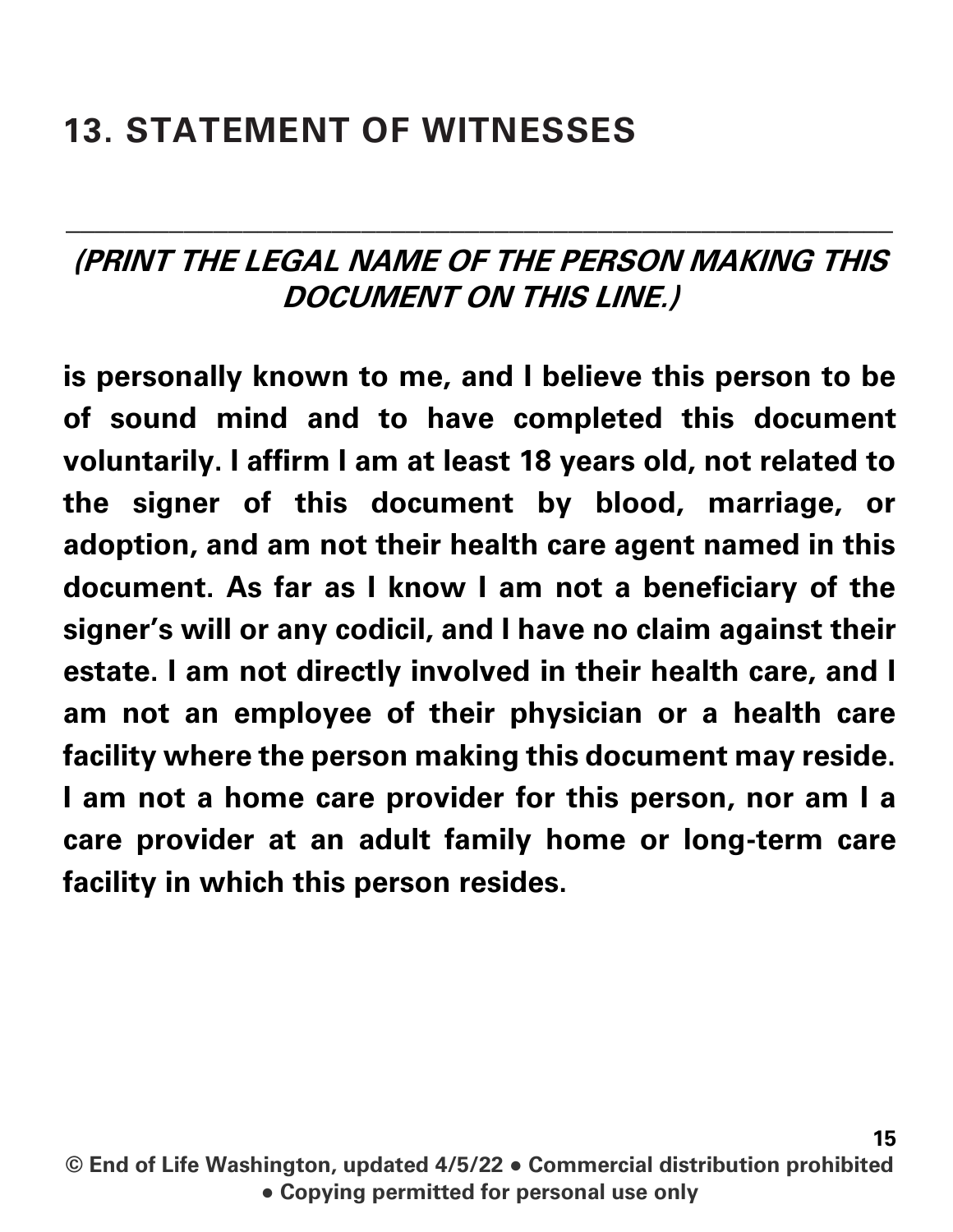| <b>WITNESS 1</b>    | <b>WITNESS 2</b>    |
|---------------------|---------------------|
| <b>Signature</b>    | <b>Signature</b>    |
| <b>Date</b>         | <b>Date</b>         |
| <b>Printed Name</b> | <b>Printed Name</b> |
| <b>Address</b>      | <b>Address</b>      |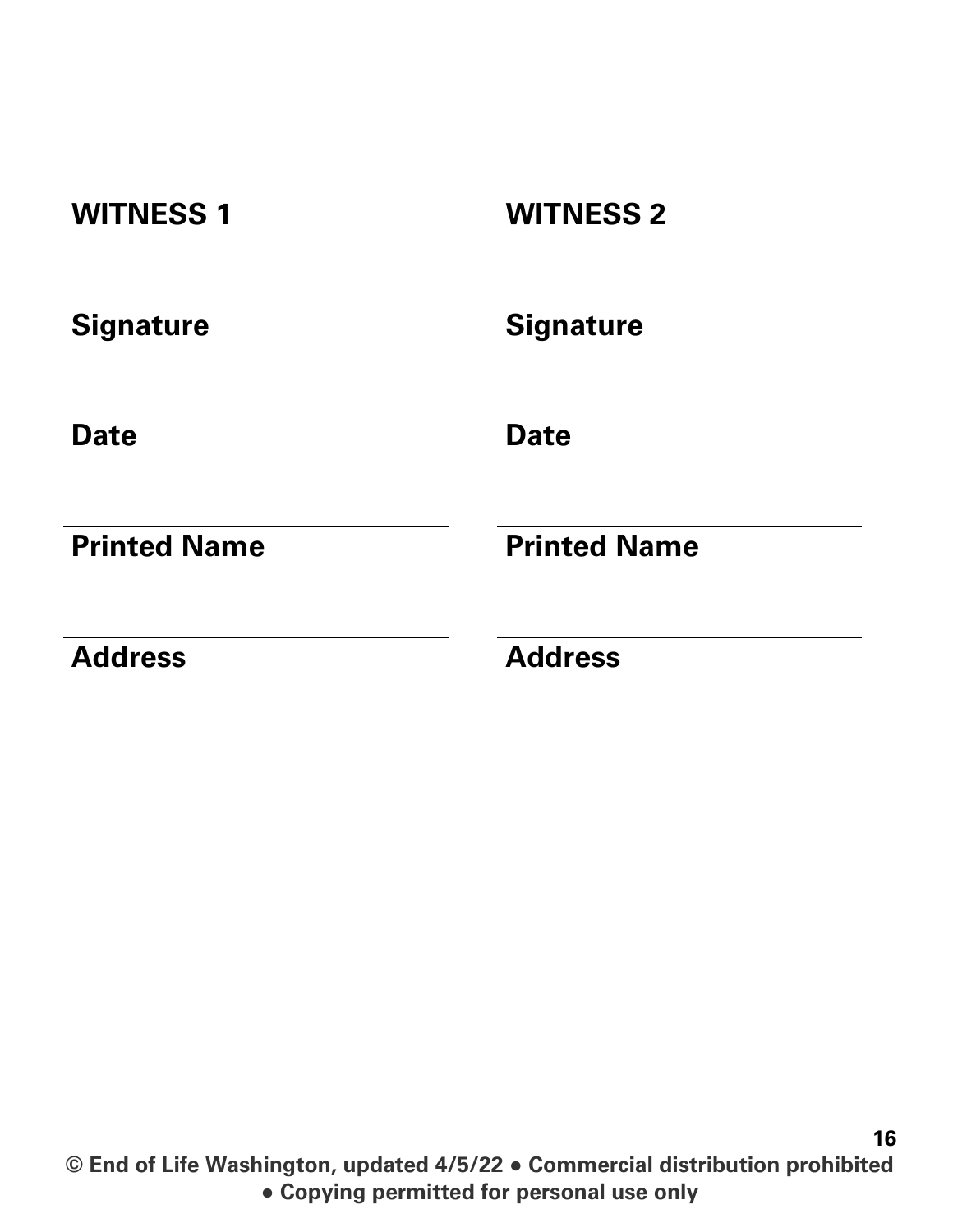#### NOTARIZATION (optional)

#### STATE OF WASHINGTON County of \_\_\_\_\_\_\_\_\_\_\_\_\_\_\_\_\_\_\_\_\_\_\_\_\_\_\_\_\_\_\_\_

I certify that I know or have satisfactory evidence that signed this document and acknowledged it to be their free and voluntary act for the uses and purposes mentioned in this document.

Dated this \_\_\_\_\_\_\_\_ day of \_\_\_\_\_\_\_\_\_\_\_\_, 20 \_\_\_\_\_\_

 $\mathcal{L}_\text{max}$  , and the contract of the contract of the contract of the contract of the contract of the contract of the contract of the contract of the contract of the contract of the contract of the contract of the contr

© End of Life Washington, updated 4/5/22 ● Commercial distribution prohibited ● Copying permitted for personal use only